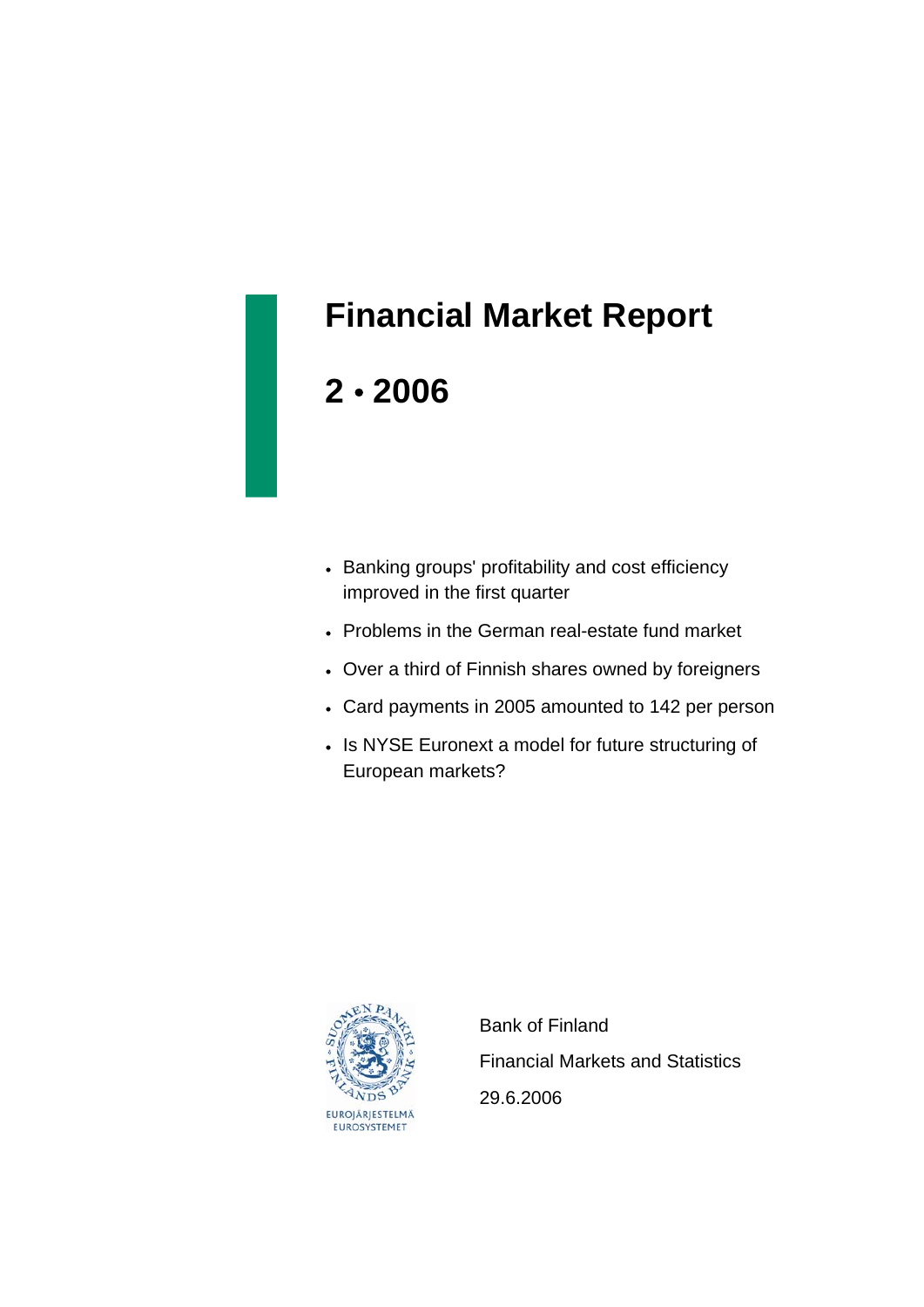## **Contents**

| $\mathbf{1}$ | 3<br>Financial intermediation |                                                               |                |
|--------------|-------------------------------|---------------------------------------------------------------|----------------|
|              | 1.1                           | Expanding market for bonds issued by mortgage banks           | 3              |
|              | 1.2                           | Interest rate linkage of lending for house purchase           | $\overline{4}$ |
| 2            |                               | Banks and insurance corporations                              | 7              |
|              | 2.1                           | Market developments strengthened banks' results               | 7              |
|              | 2.2                           | Improved conditions in the Japanese banking sector – Chinese  |                |
|              |                               | banks burdened by non-performing loans                        | 9              |
| 3            |                               | Securities markets                                            | 11             |
|              | 3.1                           | Problems in the German real-estate fund market                | 11             |
|              | 3.2                           | Foreign ownership of Finnish shares has remained stable       | 12             |
| 4            |                               | Infrastructure                                                | 14             |
|              | 4.1                           | Visa Electron purchases grew by 64% last year                 | 14             |
|              | 4.2                           | Bidding war for stock exchanges heats up                      | 16             |
|              | 4.3                           | ECB and European Commission agree that SEPA must be           |                |
|              |                               | forward-looking                                               | 17             |
|              | 4.4                           | Report by the European Commission: market for card payments   |                |
|              |                               | still too domestically oriented                               | 18             |
| 5            |                               | Key corporate arrangements and events in the financial sector | 20             |

#### **List of charts**

| Chart 1. Euro-denominated issues of covered and Pfandbrief bonds                | $\overline{4}$ |                  |
|---------------------------------------------------------------------------------|----------------|------------------|
| Chart 2. Interest rates on new drawdowns of loans for house purchase and on new |                | Kirsi Ripatti    |
| business                                                                        | 5              | Sampo Alhonsuo   |
| Chart 3. Banks' prime rates and the EURIBOR rate                                | 5              | Jyrki Haajanen   |
| Chart 4. Interest rate linkage of lending for house purchase                    | 6              | Timo Iivarinen   |
| Chart 5. Foreign ownership in the book-entry system: market capitalisation and  |                | Kari Kemppaine   |
| number of shares, %                                                             | 13             | Kimmo Koskine    |
| Chart 6. Number of payment cards in Finland by feature                          | 14             | Pertti Pylkkönen |
| Chart 7. Share prices of large European stock exchange operators, 2003–2006     | 17             | Kati Salminen    |
|                                                                                 |                | Mervi Toivanen   |
|                                                                                 |                |                  |

#### **List of tables**

| Table 1. Banks' income statement items. Jan–Mar 2005 and 2006. EUR m |  |
|----------------------------------------------------------------------|--|
|----------------------------------------------------------------------|--|

**Project team**  si Ripatti npo Alhonsuo

| Jyrki Haajanen   |
|------------------|
| Timo Iivarinen   |
| Kari Kemppainen  |
| Kimmo Koskinen   |
| Pertti Pylkkönen |
| Kati Salminen    |

#### **Coordination**

Kari Korhonen Heikki Koskenkylä Kimmo Virolainen

Postal address Street address Snellmaninaukio Email Swift SPFB FI HH<br>PO Box 160 Phone +358 10 8311 first name.surname@bof.fi Business ID 0202248-1  $F = 56$ ,  $F = 100101$  HELSINKI, FINLAND Fax +358 9 174 872

First name.surname@bof.fi Business ID 02021<br>www.bof.fi Domicile Helsinki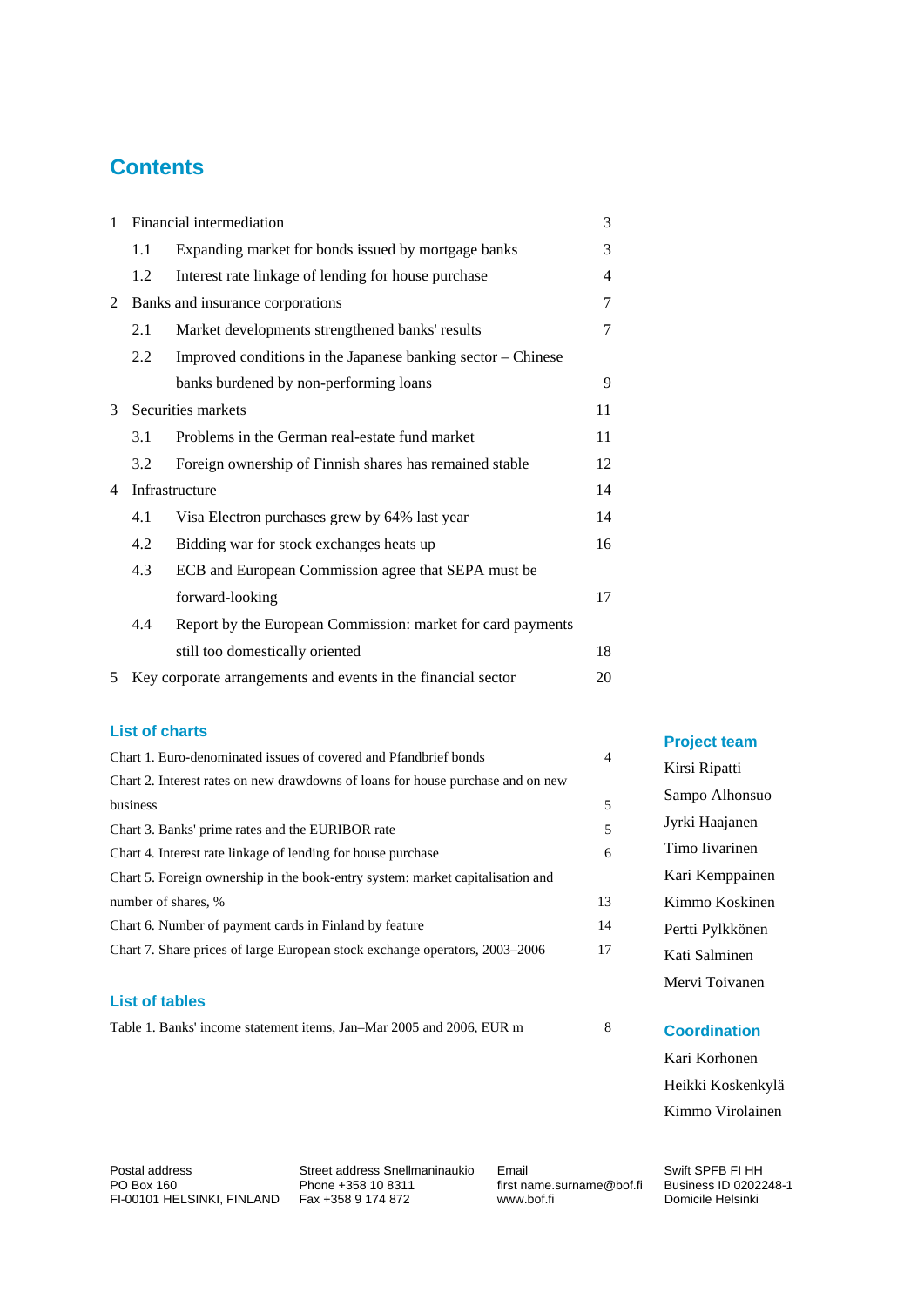## **1 Financial intermediation**

## **1.1 Expanding market for bonds issued by mortgage banks**

#### **Pertti Pylkkönen**

**Finnish mortgage banks are stepping up their operations. The market for covered bonds continues to grow rapidly in Europe.** 

Mortgage banks are slowly stepping up their operations also in Finland. Four mortgage banks currently operate in  $Find and <sup>1</sup>$ , granting loans backed by shares in housing or real-estate companies. Mortgage banks acquire financing mainly by issuing bonds backed by loans and pledges. Bonds are also sometimes backed by loans to government entities. Bonds issued by Finnish mortgage banks amounted to just under EUR 2 billion at year-end 2005.

Mortgage banks' combined balance sheet amounted to EUR 2.6 billion at the end of  $2005^2$ . The balance sheet totals of institutions belonging to banking groups increased rapidly in 2005, whereas the balance sheet

2 Mortgage banks' annual reports.

-

totals of the traditional Mortgage Society of Finland grew at a slower rate.

The continued robust demand for loans for house purchase has led banks to use their mortgage banks as an additional funding tool. One of the advantages of funding via mortgage banks is that they have lower risk ratings and can obtain cheaper long-term financing than their parent companies.

Bonds are issued mainly in the international eurodenominated market. Aktia Real Estate Mortgage Bank plc has issued three euro-denominated mortgage bonds totalling EUR 750 million, and Sampo Housing Loan Bank plc has issued one EUR 1 billion covered bond. Funding operations of OP Bank Group Mortgage Bank plc and Mortgage Society of Finland have been carried out in small phases, where bonds are sold mainly in the domestic markets. OP Bank Group Central Cooperative announced that it will purchase OP Bank Group Mortgage Bank plc's shares from the other cooperative banks in OP Bank Group and that it will focus on the operations of its mortgage bank.

In Europe, bonds issued by mortgage banks have previously been mainly German Pfandbrief issues. In the past few years, the markets for bonds issued by mortgage banks have, however expanded and diversified considerably.

The markets are generally referred to as markets for mortgage and covered bonds. The market for the Spanish cedulas hipotecaria bonds has grown particularly rapidly. Markets for covered bonds have

<sup>1</sup> Aktia Real Estate Mortgage Bank plc, OP Bank Group Mortgage Bank plc, Sampo Housing Loan Bank plc, and Mortgage Society of Finland.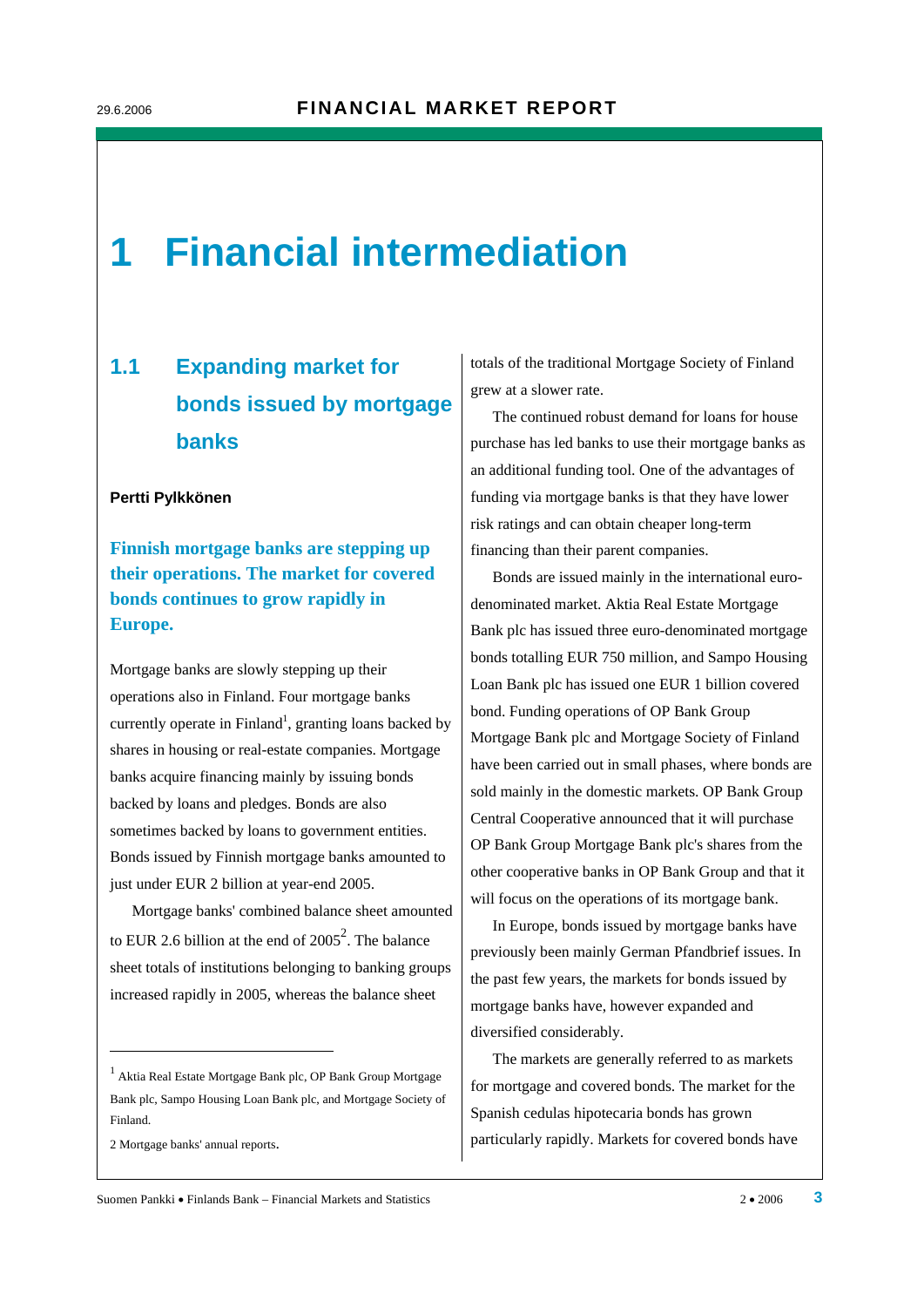also started up in several other European countries, due to reforms of market legislation, or new legislation enabling the issuance of covered bonds.

In addition to several EU member states, many non-EU countries have adopted new legislation on covered bonds, and this has led to the start-up of these markets in nearly all the European countries. Legislation on covered bonds differs from legislation on mortgage banks eg in that formerly bonds covered by shares in housing or real-estate companies could be issued only by authorised mortgage banks. In the market for covered bonds, other authorised credit institutions are also allowed to operate.

In several European countries, the rapid growth of lending for house purchase is financed by deposits and by covered bonds. Financial institutions' traditional form of funding – deposits – is no longer sufficient to finance the growing demand for loans. Thus new tools for funding have been introduced (Chart 1).

#### Chart 1. Euro-denominated issues of covered and Pfandbrief bonds



Moving housing and real estate loans off the balance sheet via securitisation has been another way of financing lending activity. However, for the issuer, covered bonds are a simpler and, in effect, cheaper means of funding than securitisation – hence the more extensive use of covered bonds.

For the investor, covered bonds are roughly comparable to government bonds in terms of credit risk. The risk premium on covered bonds, vis-à-vis government bonds, is small. The liquidity of covered Jumbo bonds is fairly good and they are traded mainly in the EuroMTS system.

## **1.2 Interest rate linkage of lending for house purchase**

#### **Kimmo Koskinen**

1

**The portion of lending tied to monetary financial institutions' (MFI)3 prime rates and other own reference rates in the outstanding amount of lending for house purchase is slowly increasing. Historical comparison is somewhat hampered by inconsistencies in time series due to changes in data collection.** 

MFIs' new lending for house purchase is increasingly prime-rate-tied, instead of EURIBOR-tied. The portion of loan agreements tied to prime rates in the total number of new house purchase loans was already 40.1% in April 2006, up from 11.5% in September 2005. This change has not yet had a major impact on the outstanding amount of lending for house purchase: 75% is currently EURIBOR-tied and 19.2% primerate-tied. Since autumn, the figure for EURIBOR-tied

<sup>&</sup>lt;sup>3</sup> Before 2003 statistics were compiled only on the interest rate linkage of bank lending, whereas now the statistics cover lending by all MFIs. In lending for house purchase, the importance of credit institutions other than deposit banks is, however, minor. In April 2006 such lending accounted for about 4% of the outstanding amount of lending for house purchase.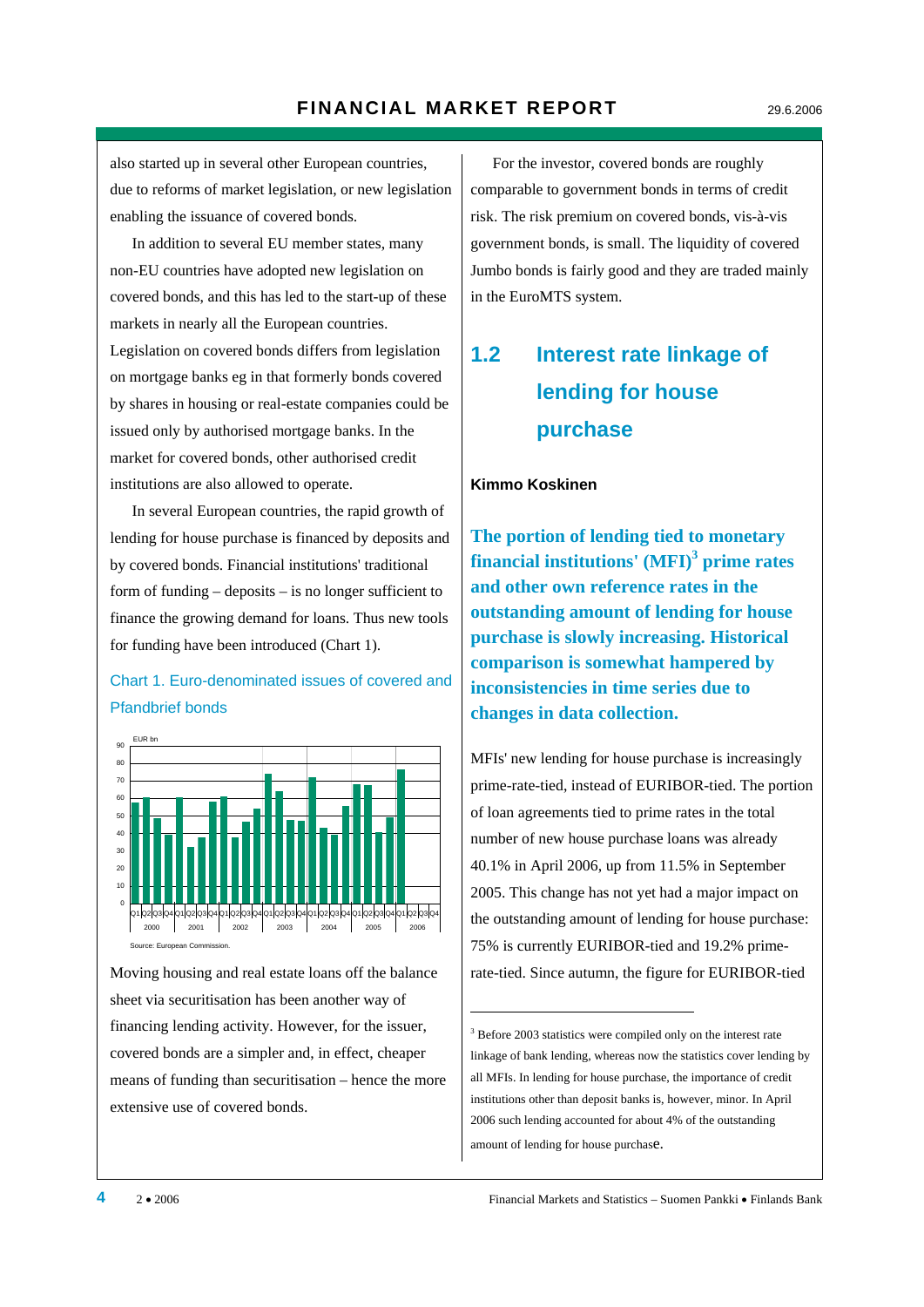loans has declined and that for prime-rate-tied loans has increased, each by a couple of percentage points. The distribution of interest linkages in the outstanding amount of lending changes slowly because monthly new business amounts to less than 4%, on average, of the outstanding amount of lending for house purchase. Past developments in interest rate linkage of new lending for house purchase are hard to evaluate precisely, due to the fact that before 2003 the Bank of Finland compiled statistics on interest rates on new drawdowns of loans for house purchase, instead of interest rates on new business. Since early 2005, the Bank of Finland has compiled statistics on interest rates on lending for house purchase (new business). In 2003 and 2004, data were not compiled on these interest rates.

#### Chart 2. Interest rates on new drawdowns of loans for house purchase and on new business



Chart 2 shows that since 1995 over 90% of new drawdowns on bank loans for house purchase and MFI lending for house purchase (new business) have been linked to EURIBOR rates or banks' own prime rates. MFIs' prime rates have traditionally followed market rates with a lag. In recent months, the margin between the 12-month EURIBOR and banks' prime rates has thus begun to widen (Chart 3). Changes in the margin are immediately reflected in interest rate linkages of

new drawdowns and new lending for house purchase. It is however difficult to assess the extent to which changes in interest linkages are due to new agreements concluded or to renegotiation of terms and conditions of existing loans.

#### Chart 3. Banks' prime rates and the EURIBOR rate



When comparing new drawdowns to new business, the conceptual difference must be taken into consideration. This difference can be considered a rough estimate of loan renewals. The concept 'new business' includes all new loan agreements concluded for the first time, as well as agreements concluded as a result of renegotiating terms and conditions of existing loans, eg the interest rate linkage or the margin on the loan. The concept 'new drawdowns on loans for house purchase' includes drawdowns of loans during the period as well as agreement renewals in which key changes have been made to the terms and conditions. A change in interest rate linkage alone does not constitute a key change if all other terms and conditions remain unchanged. The amount of new business exceeds that of new drawdowns of loans for house purchase by about a third.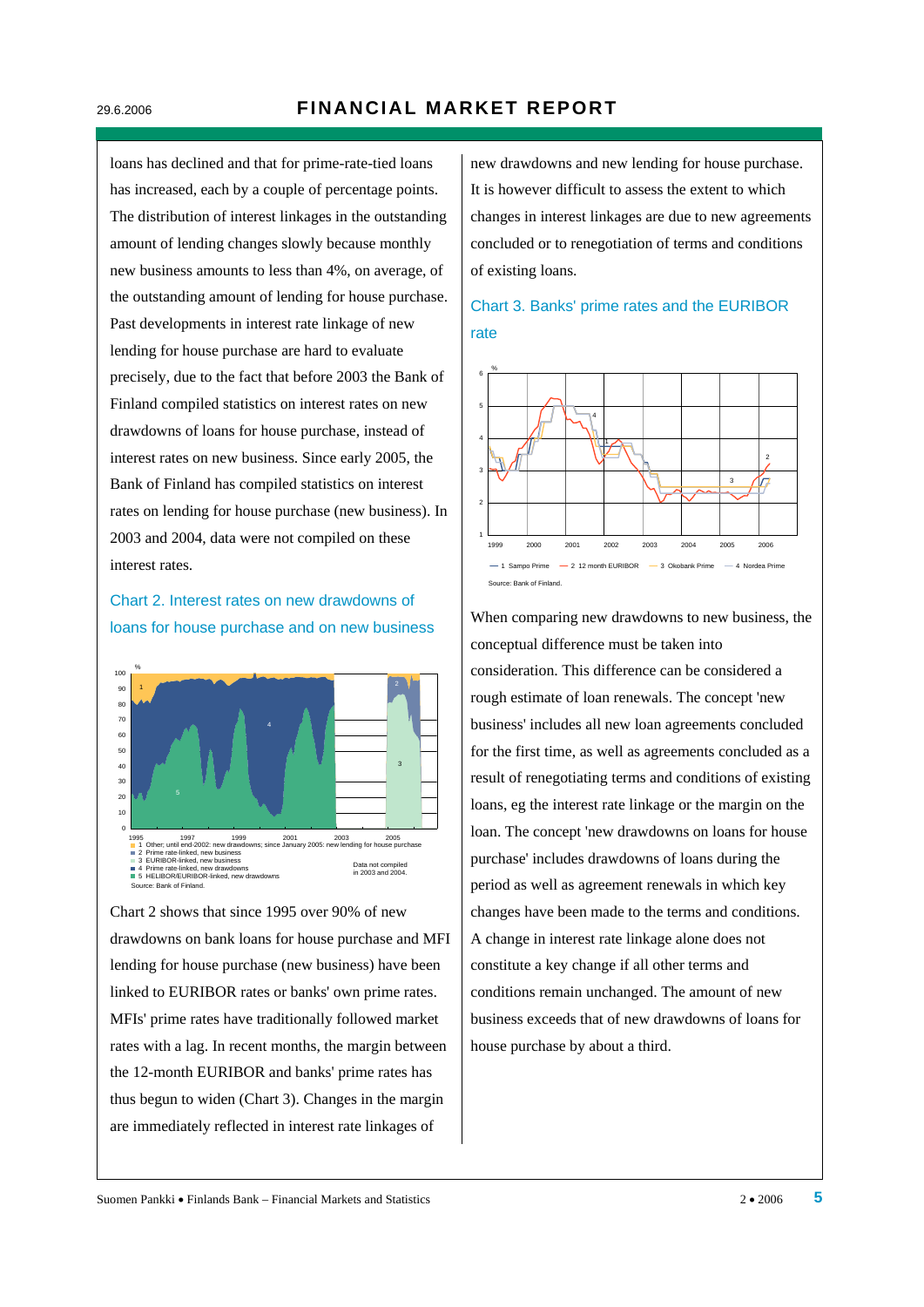Chart 4. Interest rate linkage of lending for house purchase



Comparability of past developments in outstanding amounts is better than that of past developments in new business because the definition of the concepts 'linkage' and 'amount outstanding' have remained unchanged since the 1990s. As shown in Chart 4, the proportion of base-rate-tied lending for house purchase declined continuously and was nill by 2000. This was accompanied by a corresponding increase in the proportion of  $EURIBOR<sup>4</sup>$  and prime rate-linked loans.

The proportion of prime-rate-linked lending was highest, almost 60%, in early 2001. This was followed by a sharp increase in the proportion of EURIBORlinked lending for house purchase. In November 2005, already 77% of the outstanding amount was tied to EURIBOR rates. Since early 2006, there has been a slight upturn in the proportion of prime-rate-liked lending.

4 To 1998: HELIBOR-tied.

-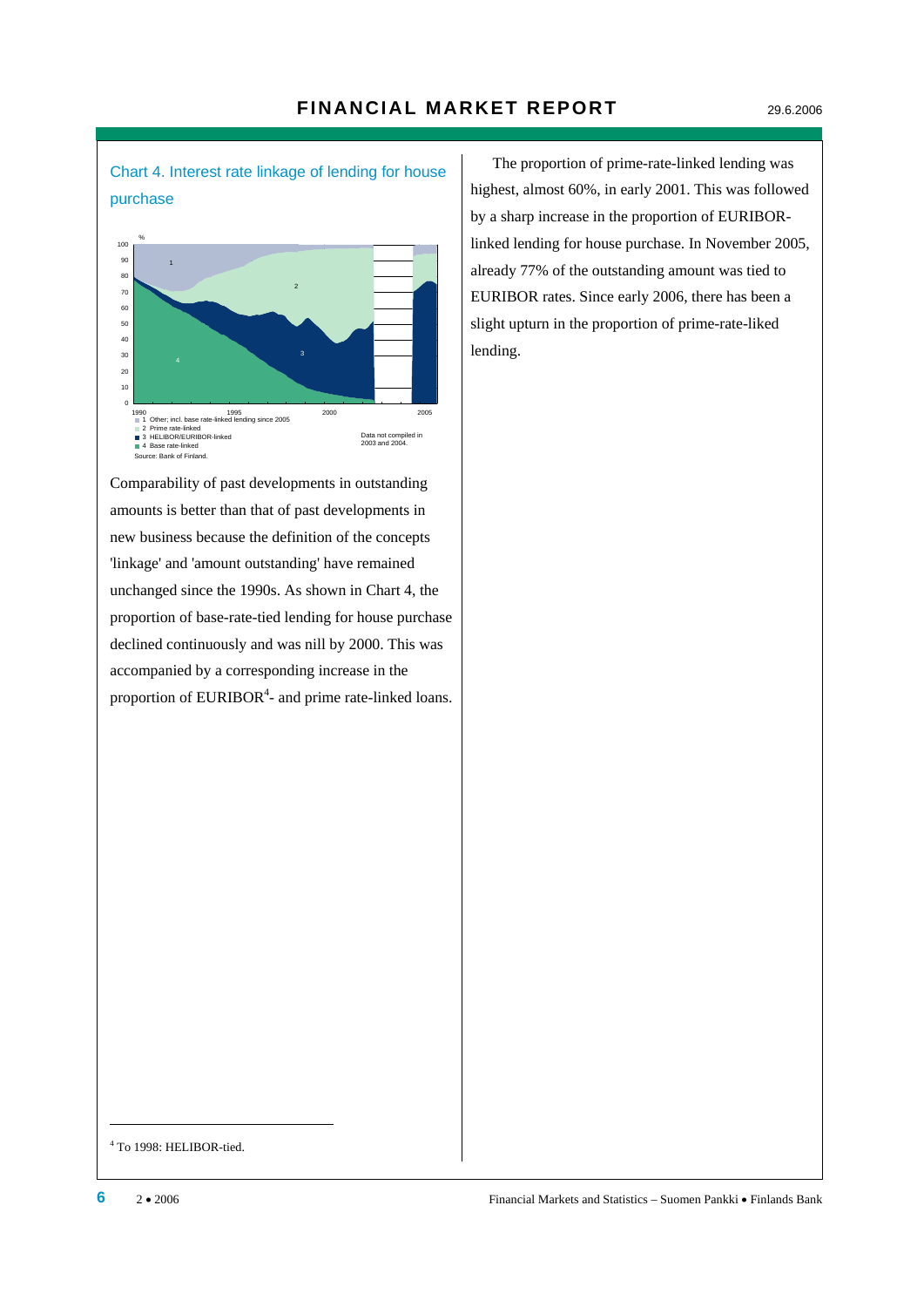# **2 Banks and insurance corporations**

## **2.1 Market developments strengthened banks' results**

#### **Mervi Toivanen**

-

**In the first quarter of 2006, banks' pre-tax results improved considerably on the corresponding period of 2005. The significant rise in operating profits was due to an increase in income, loan loss recoveries and improved net investment income. Banks' good results boosted their profitability and cost efficiency.** 

In January–March 2006 banks' pre-tax results improved significantly year-on-year. The total operating profits of Finnish banking groups<sup>5</sup> grew by 44%, to EUR 354 million. When Nordea's retail banking business in Finland is included in the results of Finnish banking groups, banks' total operating profits increased by 39%, to EUR 531 million. At the same time, the operating profits of financial

conglomerates operating in Finland<sup>6</sup> grew by 33%, to EUR 1,460 million. Comparability of results for the first quarter is, however, impaired by the merger of OP Bank Group and Pohjola<sup>7</sup>.

Banks' net interest income continued to be supported by the further growth in lending stock, despite the negative impact of narrowing interest rate margins on loans. On the other hand, market rates have increased gradually during the first few months of the year, thus buoying banks' net interest income.

Banks' net fee income was supported by the rise in share prices in the first quarter of 2006 and positive market sentiment. Fee income increased for capital market-related services, such as asset management and brokering. Mutual fund investments are gaining popularity, which was reflected in increased fund assets and owners of fund units, and so also banks' fee income. Income from insurance business also grew. Some banks also received one-off gains from sales of shares and securities in January–March 2006.

Expenses grew, but at a slower rate than income. The growth in expenses was due to increased business

1

<sup>5</sup> Finnish banking groups: savings banks, Aktia Savings Bank Plc Group, local cooperative banks, Bank of Åland plc Group, Evli Group, eQ Online Group, OP Bank Group, and Sampo Group banking and investment services.

<sup>6</sup> Savings banks, Aktia Savings Bank Plc Group, local cooperative banks, Bank of Åland plc Group, Evli Group, eQ Group, OP Bank Group, Sampo Group, and Nordea Group.

<sup>7</sup> OP Bank Group's figures for January–March 2006 include figures for Pohjola. Those for January–March 2005 do not include Pohjola.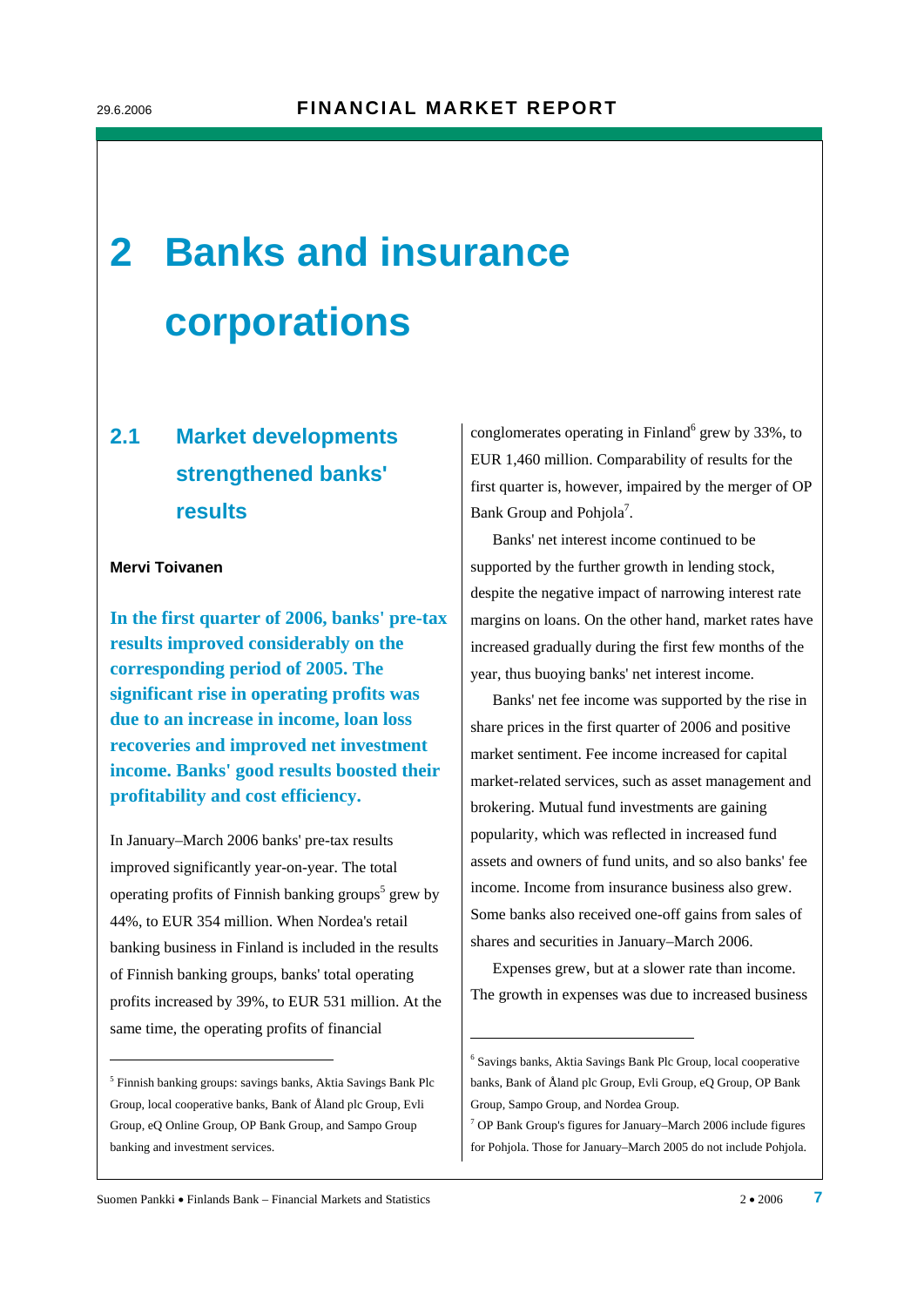operations as well as growth in salaries and earningsbased benefits. In January–March 2006 the majority of banks recorded net loan loss recoveries.

In addition to the banking business, the insurance operations of financial groups posted good earnings. Operating profits from life and non-life insurance grew, which was due to improved net investment,

supported by positive market developments. Moreover, premium income grew, particularly on unitlinked insurance; claims in connection with non-life insurance did not increase; and financial groups succeeded in curbing their operating costs.

#### Table 1. Banks' income statement items, Jan–Mar 2005 and 2006, EUR m

|                                                        | <b>Net interest</b><br>income, EUR m |          | Other income.<br>EUR <sub>m</sub> |         | Total expenses,<br>EUR <sub>m</sub> |        | Operating profit,<br>EUR m |          |
|--------------------------------------------------------|--------------------------------------|----------|-----------------------------------|---------|-------------------------------------|--------|----------------------------|----------|
|                                                        |                                      | Change   |                                   | Change  |                                     | Change |                            | Change   |
|                                                        | 1-3 2006                             | %        | 1-3 2006                          | %       | 1-3 2006                            | %      | 1-3 2006                   | %        |
| Nordea Group                                           | 927                                  | 3.3%     | 833                               | 21.3%   | 933                                 | 3.4%   | 858                        | 24.7%    |
| <b>Retail banking</b>                                  | 772                                  | 4.5%     | 457                               | 22.5%   | 652                                 | 1.2%   | 621                        | 35.3%    |
| <b>Retail banking in Finland</b>                       | 210                                  | 7.1%     | 119                               | 33.7%   | 161                                 | 4.5%   | 177                        | 34.1 %   |
| <b>Sampo Group</b>                                     | 72                                   | $-1.4%$  | 1553                              | 18.2%   | 1 2 8 7                             | 10.9%  | 339                        | 47.4%    |
| <b>Banking and investment services</b>                 | 86                                   | 4.9%     | 118                               | 40.5%   | 112                                 | 7.7%   | 91                         | 46.8%    |
| Life and non-life insurance services                   |                                      |          |                                   |         |                                     |        | 261                        | 45.8%    |
| OP Bank Group*                                         | 199                                  | 0.5%     | 303                               | 103.4 % | 292                                 | 46.0%  | 211                        | 45.5%    |
| OKO Bank Group*                                        | 23                                   | $-39.5%$ | 149                               | 282.1%  | 104                                 | 166.7% | 69                         | 76.9%    |
| Savings banks (excl. Aktia), total                     | 30                                   | 5.6%     | 13                                | 34.7%   | 27                                  | 4.6%   | 16                         | 30.0%    |
| Aktia Savings Bank plc (Group)                         | 21                                   | 7.3%     | 12                                | 12.3 %  | 20                                  | 4.7%   | 13                         | 19.6%    |
| Local cooperative banks, total                         | 21                                   | 9.5%     | 8                                 | 52.8%   | 18                                  | 2.3%   | 11                         | 63.8%    |
| Bank of Åland plc (Group)                              | 8                                    | 5.2%     | $\overline{7}$                    | 30.4%   | 9                                   | 6.9%   | 6                          | 33.3%    |
| <b>Evli Group</b>                                      | 0                                    | 0.0%     | 14                                | $-9.3%$ | 13                                  | 0.8%   | 1                          | $-51.9%$ |
| eQ Online Group                                        | 1                                    | 35.7%    | 11                                | 40.8%   | $\overline{7}$                      | 5.0%   | 5                          | 196.5%   |
| 1. Finnish banking and financial groups (excl. Nordea) | 366                                  | 2.9%     | 486                               | 69.3%   | 498                                 | 26.2%  | 354                        | 44.1%    |
| 2. Finnish banking activities                          | 576                                  | 4.4%     | 605                               | 60.9%   | 659                                 | 20.1%  | 531                        | 38.6%    |
| 3. Financial conglomerates operating in Finland        | 1 2 7 9                              | 2.9%     | 2754                              | 24.9%   | 2606                                | 10.7%  | 1460                       | 32.5%    |

Other income includes net fee income, capital gains and losses from the sale of tangible and intangible assets, and shares in profits/losses of associated companies. Expenses include depreciation and write-downs on tangible and intangible assets.

The various items do not equal operating profit, as some profit and loss account items have not been included.

The change % was calculated on the corresponding figures for 2005.

\* The OP Bank Group (and OKO Bank Group) profit and loss account includes the result for Pohjola Group plc for January–March 2006. Pohjola's figures are not included in the comparative data on 2005. In addition, the substantial change in the structure of OKO Bank Group as a consequence of the Pohjola deal has weakened the comparability of OP Bank Group and OKO Bank Group figures for 2006 and 2005.

Finnish banking business includes the Finnish banking and financial groups, Sampo's banking and investment services and Nordea's retail banking activities in Finland. Financial conglomerates operating in Finland include Finnish banking and financial groups, Sampo Group and Nordea Group.

Source: Banks' interim reports.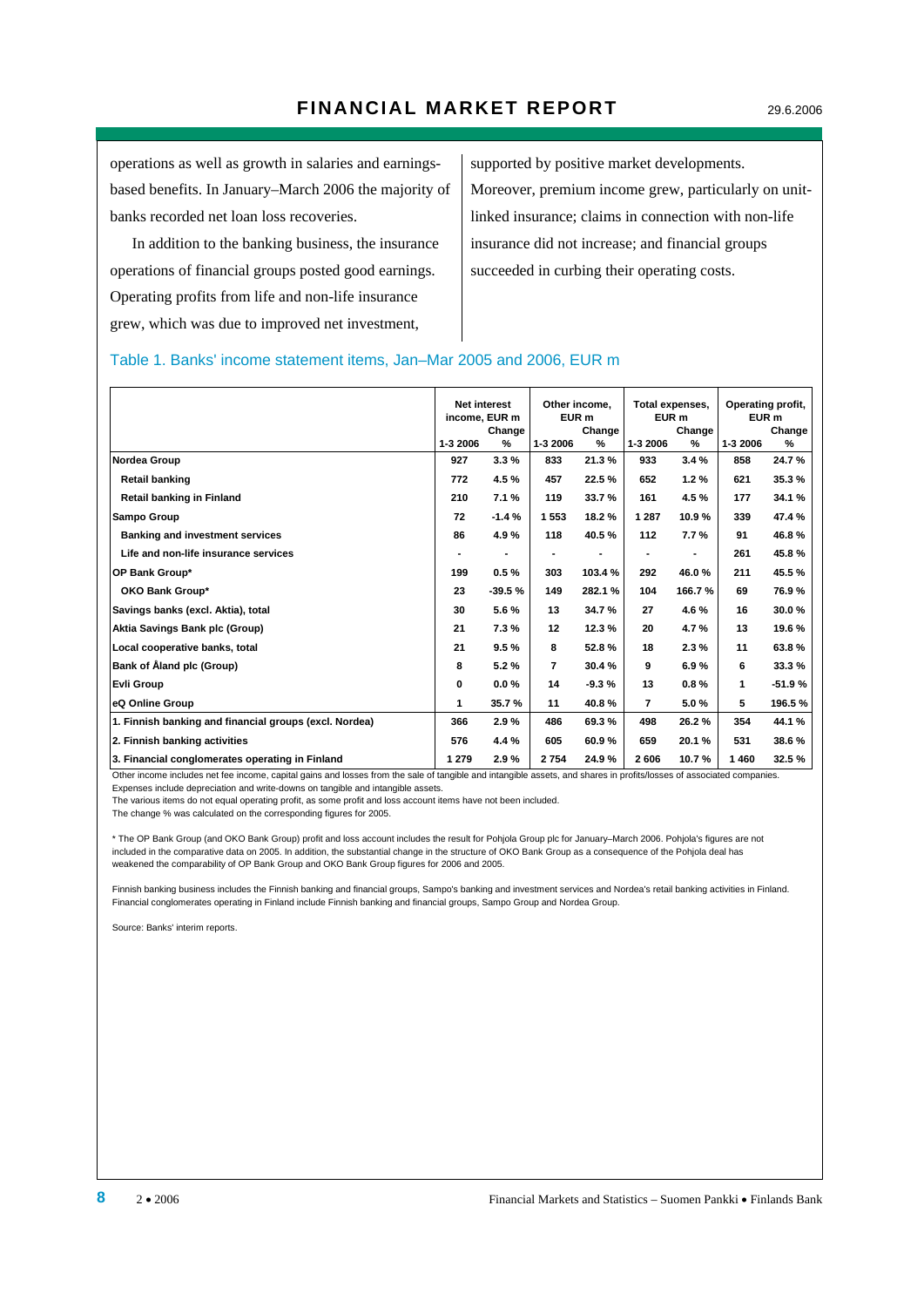## **2.2 Improved conditions in the Japanese banking sector – Chinese banks burdened by nonperforming loans**

#### **Sampo Alhonsuo**

**Financial results of Japanese banks have improved. The amount of non-performing loans has declined to an average level by international standards. Data on the Chinese banking sector show that nonperforming loans and related loan losses are still a major problem.** 

**In the Japanese** banking sector, profits began to improve markedly in the financial year that ended in March  $2005^8$ , when the large volume of nonperforming loans substantially declined. Banks' performance improved also in the latest financial year, ending in March 2006. The six largest banks in Japan recorded a combined operating profit of JPY 3.1 trillion (ca EUR 22 billion). Improved results are mainly due to a decline in the amount of loan losses recorded. Earnings were boosted also by favourable developments in fee income and growth in lending. Lending growth has improved banks' net interest income, despite a slight narrowing of lending margins.

The improved state of the banking sector is largely based on the recovery of the Japanese economy. Banks' credit portfolios are now significantly healthier than they were a few years ago. In the largest banks,

-

non-performing loans currently account for only 0.6% of the stock of credit, which is normal by international standards.

Despite the improvement in results, the Japanese banking sector still faces challenges and pressures to adapt. One of the key issues is the repayment of government-provided capital support. In the past couple of years, banks' capital adequacy ratios have risen and the structure of banks' own funds has improved. The elevated capital adequacy ratios of large Japanese banks are, however, still dependent on capital support. In this respect, the Japanese banking sector still has not fully recovered from its problems of the 1990s.

Another big issue is the changing competitive situation, following a decision to privatise Japan Post, a large state-owned postal savings bank. Details of the privatisation process have not yet been disclosed. The elongated timetable for the privatisation process runs to 2017. Despite this, it is already affecting interbank competition eg in terms of product development and pricing. Large banks are likely to increasingly focus on retail banking.

The third current issue is the entry into force of the new capital adequacy requirements defined in the Basel II framework. Japan is the only Asian country that has taken part in the drafting of the new regulations. In Japan, the new capital adequacy requirements will be phased in, on 31 March 2007 and 31 March 2008. The largest and most internationally oriented banks are likely to adopt the more sophisticated methods of risk assessment allowed under the new regulations. For smaller banks operating only in the domestic market, the minimum capital adequacy requirement remains at just 4%. A separate capital adequacy requirement will, however, be set for operative risks.

<sup>8</sup> See Standard & Poors: Financial Profiles Improved At Japan's Major Banks in FY05, 25 May 2006; FitchRatings: Major Japanese Banks – The Recovery Quickens, 1 March 2006.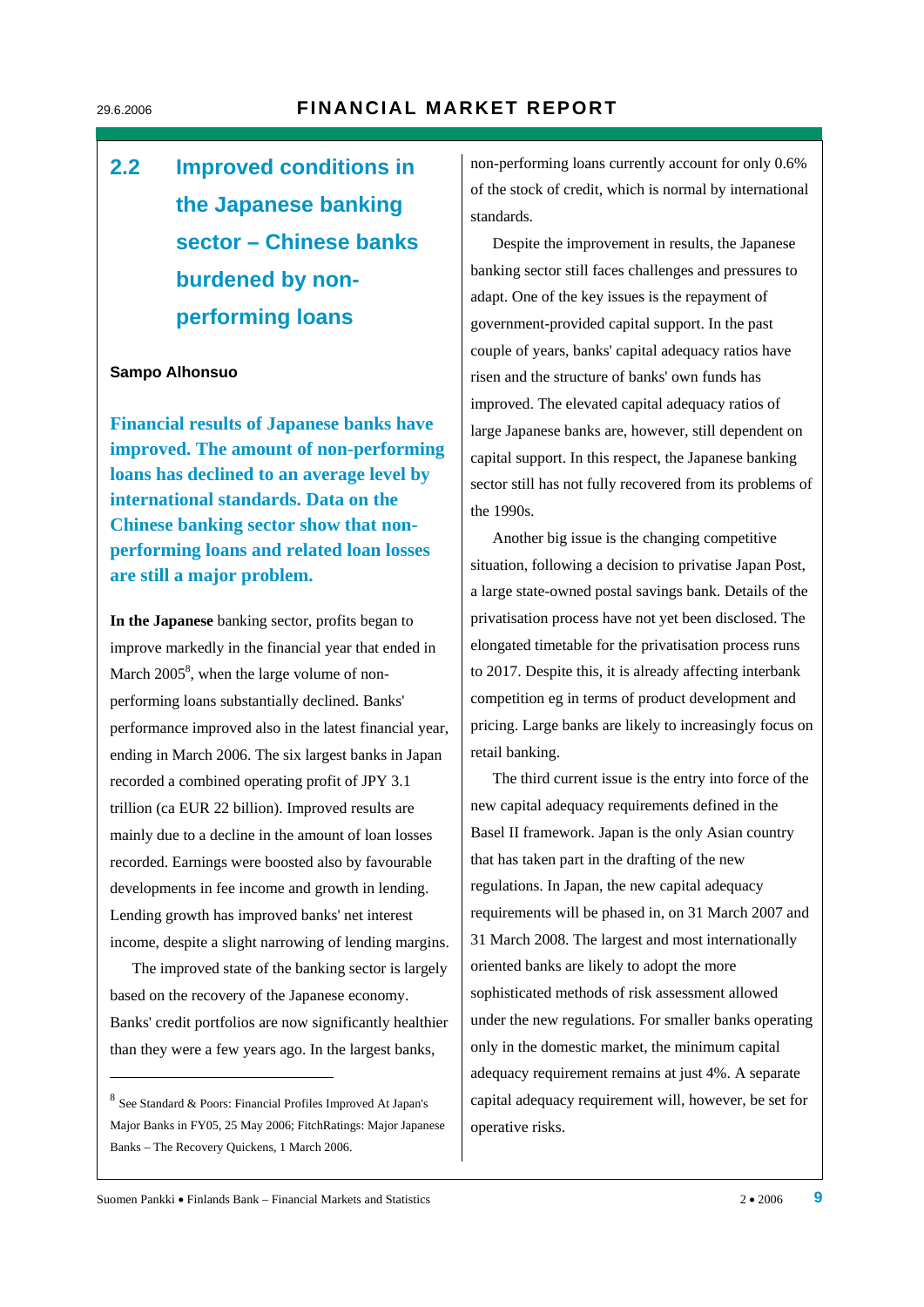**In the Chinese banking system,** one issue has been dominant in recent years: how large is the stock of non-performing loans? A recent official assessment<sup>9</sup> indicates that in the first quarter of 2006 nonperforming loans in the Chinese banking system amounted to USD 164 billion (ca EUR 135 billion), which is some 8% of the amount of outstanding loans. According to market assessments<sup>10</sup>, an almost equivalent amount of loans which fall into the 'grey area' can be added to the official figure for nonperforming loans. The quality of these loans is difficult to assess.

The amount of non-performing loans will clearly be reflected in the amount of loan losses in the coming years. Much depends on the overall performance of the Chinese economy. It is however, clear that nonperforming and 'grey area loans' will result in extensive loan losses, which will substantially burden banks' results and buffers against losses.

In recent years, Chinese banks have received sizeable financial support from the government. In 1998–2005, capital injections amounted to about USD 95 billion (ca EUR 78 billion). Moreover, claims and problem assets amounting to over USD 300 billion (ca EUR 250 billion) were transferred from banks' balance sheets to asset management companies in 1999–2005. This represents nearly 14% of Chinese GDP.

The Chinese banking system is highlyconcentrated, with four state-owned banks having a key role. The operations of large banks in the loan markets are of great importance. Recent data indicate that their market share in lending has declined slightly. On the other hand, companies' profitability and productivity is still not as important a lending criteria for Chinese banks' as it should be $^{11}$ .

<sup>11</sup> See IMF Working Paper WP/06/7: Progress in China's Banking Sector Reform: Has Bank Behavior Changed?, March 2006.

1

-

<sup>9</sup> China Banking Regulatory Commission, www.cbrc.gov.cn, May 2006.

<sup>10</sup> For example, FitchRatings: China: Taking stock of Banking system NPLs, 30 May 2006.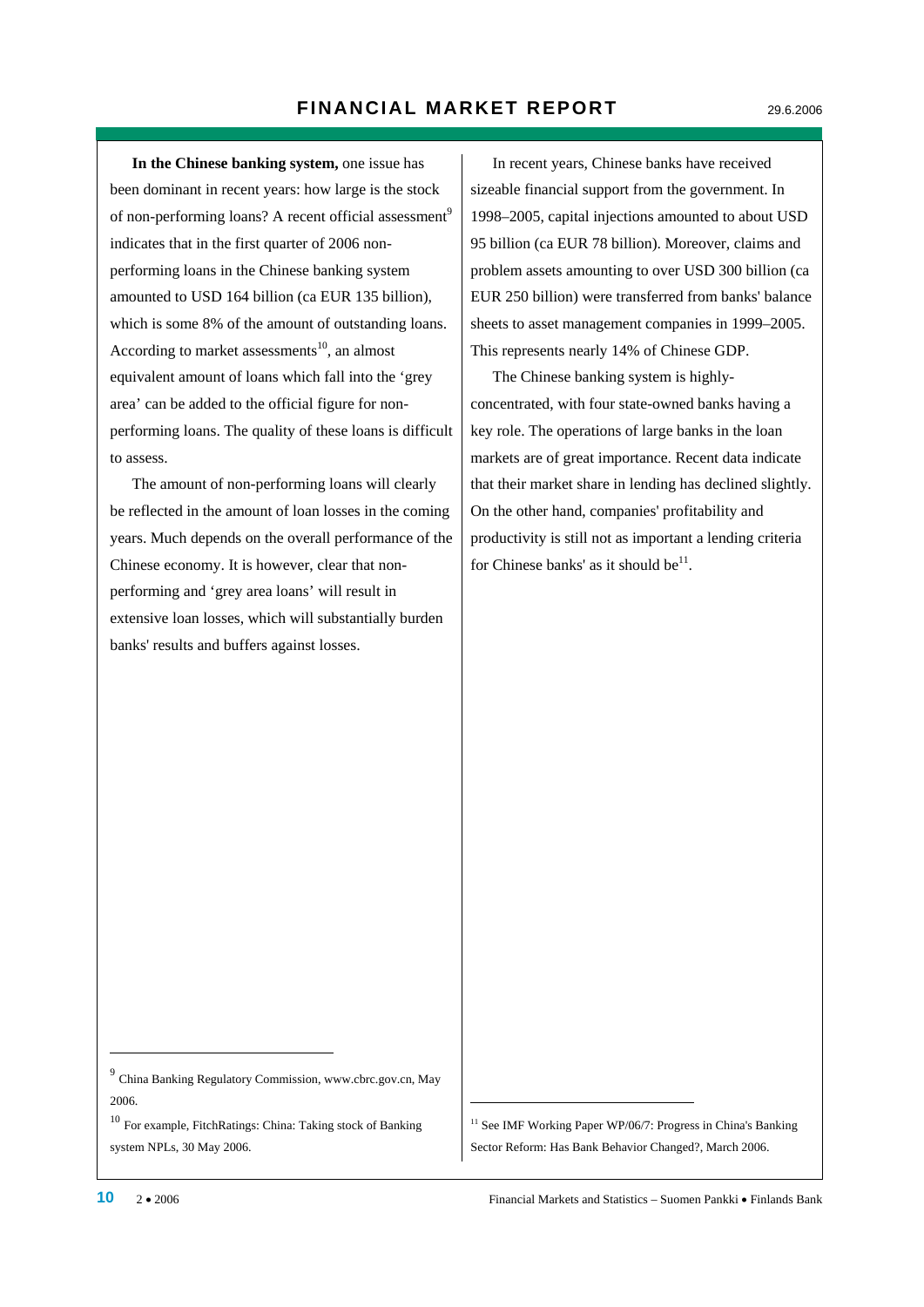## **3 Securities markets**

## **3.1 Problems in the German real-estate fund market**

#### **Jyrki Haajanen**

**Temporary closures of real-estate funds have caused uncertainty among German investors. Investors' confidence in investment instruments formerly considered virtually risk-free has faltered, and the situation is not expected to improve without major legislative changes.** 

In Germany, real-estate funds have in recent years been an extremely popular investment outlet. Households and other small-scale investors, in particular, have now discovered real-estate funds, which are considered a low-risk form of investment with a reasonable rate of return (ca 4-6%). Investments in open-ended real-estate funds have grown within a short time span to nearly EUR 90 billion. Real-estate funds are the third most popular investment instrument, after shares and bonds.

German real-estate funds are mainly open-ended funds, ie they buy back shares at net asset value upon request. In special cases, management companies do have the right to refuse to buy back the shares if their deposits and securities holdings do not cover the redemption price. In such a case, the fund must be closed for a fixed period. The fixed-period closure of a fund is an extreme measure, one that had never been resorted to in the funds' 40-year history. However, the situation changed at the end of 2005 when Deutsche Bank announced that irregularities had been found in the asset valuation of its subsidiary DB Real Estate, and that it would carry out a special audit. The announcement scared investors, who quickly began to dump their shares of the DB Real Estate fund. The fund's liquid assets were not sufficient to redeem the shares, so that the fund had to be temporarily closed.

Closure of the DB Real Estate fund caused a lot of confusion among investors and was immediately reflected on the other real-estate funds. The situation was aggravated by an announcement by Deutsche Bank's CEO that the bank is not liable for losses incurred on investments in the real estate fund. Although the announcement was later retracted, investors' confidence in the instruments – previously considered risk-free – was badly shaken. Since the closure of DB Real Estate fund, two other real-estate funds have been forced to close for fixed periods due to liquidity problems.

German real-estate funds' problems are mainly due to the way in which their real-estate holdings are valued. Each real-estate fund has an independent committee or appraiser who evaluates the fund's investment properties once a year. The appraisers' evaluation is based on a 'long-term sustainable growth' model.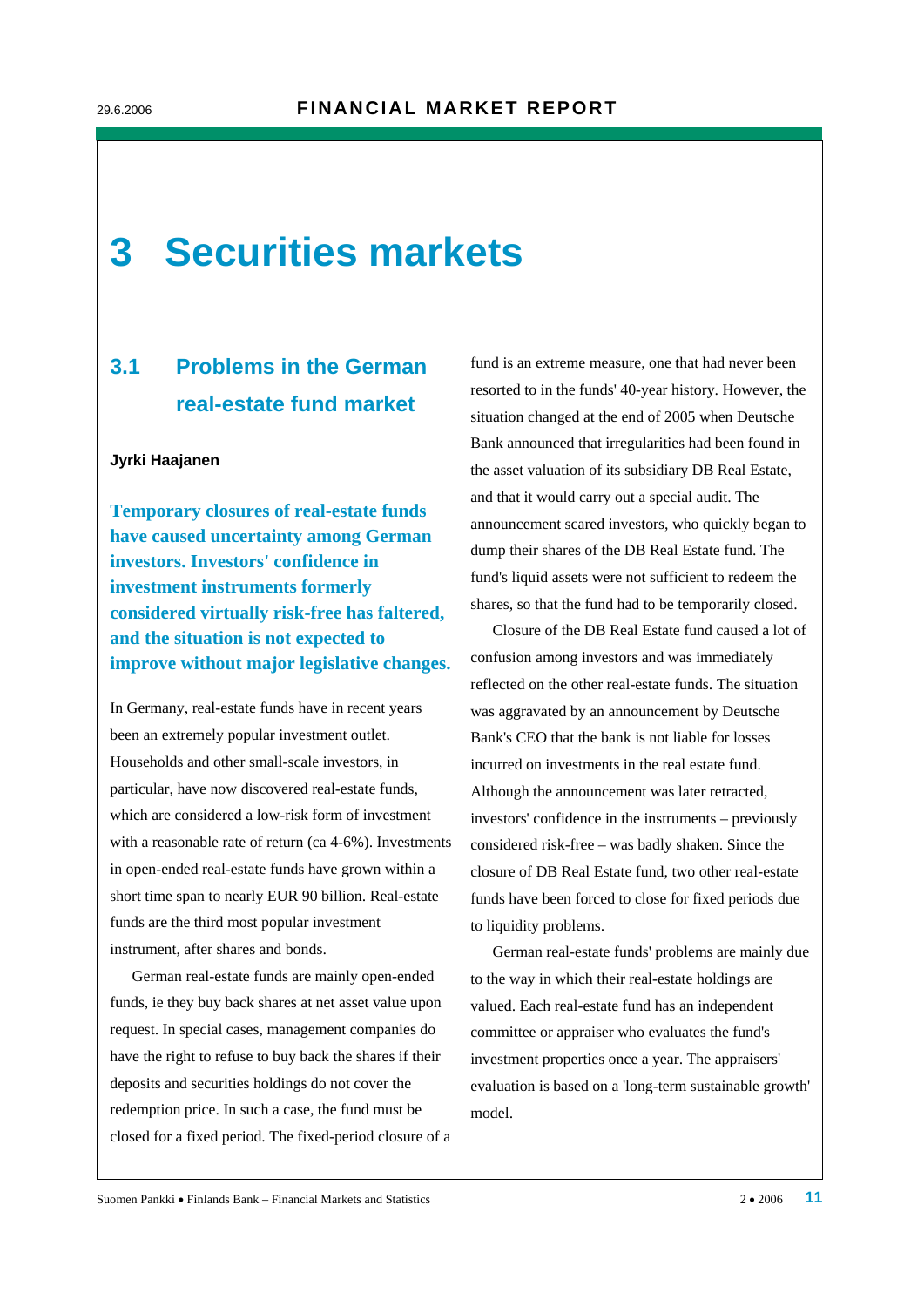The model is based on long-term prices (and rents paid), which means in effect that drastic changes in market prices get smoothed out. Many international funds, on the other hand, use market prices to value investment properties. Differences in the two methods can result in differences in estimated values of up to 50%. Moreover, German real-estate funds are not allowed to sell their assets for less than the committee's estimated value, so that a fall in market prices may result in situations in where the imputed value is considerably higher than the actual market price. If investors start to demand redemption of shares in such a market situation, the funds will quickly encounter liquidity problems.

The problems of real-estate funds have led to demands for changes in the current valuation method to correspond better with international praxis. Another issue raised is the position of independent committees and appraisers, because committee members are appointed by the funds themselves. The committees and appraisers have been reluctant to write down property values, despite pressures to do so. Following recent events, the Federal Ministry of Finance announced that it will investigate whether German legislation on real-estate funds should be amended.

## **3.2 Foreign ownership of Finnish shares has remained stable**

#### **Pertti Pylkkönen**

**Ownership structure of Finnish listed shares changed significantly in the 1990s. In recent years, changes have been company-specific and, in terms of** 

#### **shareholder groups, the changes have been negligible.**

The ownership structure of Finnish listed shares changed drastically in the 1990s. Foreign ownership was restricted by legislation until 1993, when the law restricting foreign holdings<sup>12</sup> was repealed. According to the law, foreign holdings should not exceed a fifth of a company's total shares, without an exemption from the Ministry of Trade and Industry.

Repealment of the law took place during a deep recession, and therefore liberalisation of the Finnish stock market did not attract large numbers of foreign investors. Moreover, economic recovery – and Nokia's success in particular – boosted foreign investors' interest in Finnish shares in the mid-1990s, and foreign holdings grew rapidly in the second half of the decade.

The change in ownership structure was seen not only in the growth of foreigners' holdings but also eg in the sharp decline in banks' equity holdings. As a result of the banking crisis, banks actively sold their equity holdings, and thus their ownership position in Finnish listed companies diminished significantly. A large number of listed shares were acquired by foreign investors and by the state. Equity holdings of mutual funds, the insurance sector and pension institutions were still fairly low at that time.

The change in ownership structure was reflected in companies' operations in many ways. The formerly very close ties between banks and non-financial corporations have been largely severed, and the relationship is more bottom-line driven. The reorientation has also entailed major changes in corporate governance, bringing it closer to international and Anglo-Saxon practices. Moreover,

1

<sup>12</sup>Law on the right of non-residents and certain foreign corporations to hold and manage fixed assets and shares (219/39).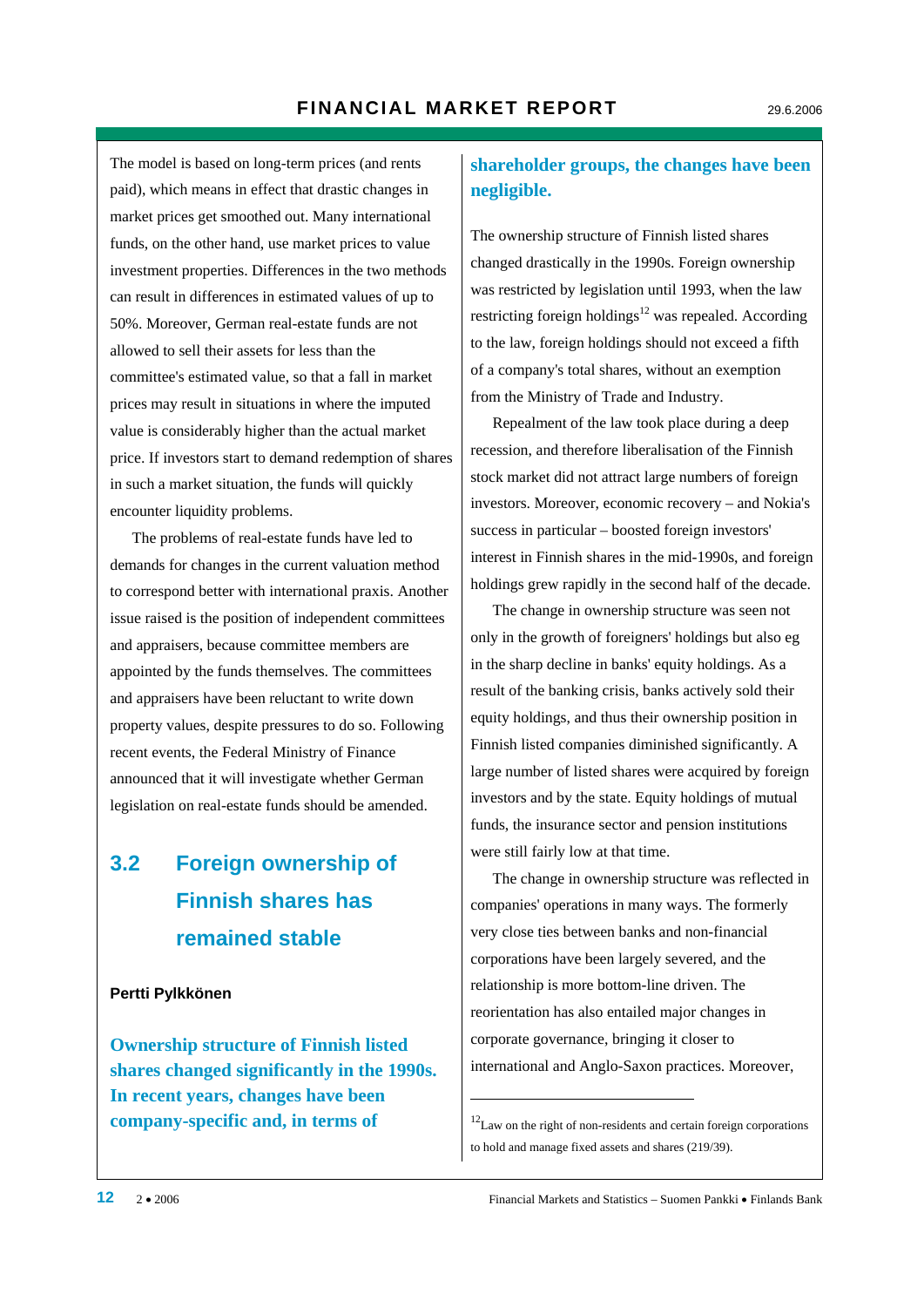most companies no longer have a supervisory board, and the board of directors now plays a bigger role in the operations of a company. For the shareholder, the changes are seen eg in dividend payments as a larger portion of earnings is distributed sooner to shareholders.

In the late 1990s, there was a rapid upturn in foreign holdings as international investors became particularly interested in Finnish technology companies. In spring 2000, foreign holdings reached a peak: about 75% of the market value of listed companies was held by foreign investors. In terms market value of holdings, Nokia's role became crucial. About 90% of the company's shares were held by foreign investors, and its shares accounted for nearly 70% of the Helsinki Stock Exchange's total market capitalization. In terms of numbers of shares, foreign investors held about half of the shares of listed companies (Chart  $5)^{13}$ .

Following the downturn in share prices in 2000, foreign investors resold large numbers of their shares to Finnish investors. An examination of the stock exchange list shows that foreign holdings in companies listed since 2002 has remained stable, ie they account for just over one-third of the number of shares.

1

Chart 5. Foreign ownership in the book-entry system: market capitalisation and number of shares, %



A breakdown by sector or company shows that some of the changes in ownership structure have been considerable. In the last couple of years shares in the materials sector in particular have been sold to foreign investors. The increase in foreign real estate investment is reflected in the growth of foreign holdings in real estate corporations. Foreign holdings have also increased in the energy sector.

Changes in the financial sector have been minor. The Finnish State has however, reduced its holdings in Sampo Oyj, and some of the shares are now owned by foreign investors.

Of domestic investor groups, state ownership in listed companies has declined during the current decade. At the turn of the century, the Finnish State held just over a fifth of the total number of shares. By March 2006, its holdings had fallen by about 15%.

Households' holdings in Finnish listed companies have remained fairly stable, at just under a fifth of the number of shares. Households have however slightly reduced their direct equity holdings and increasingly moved to indirect holdings, either through equity funds or life and pension insurance.

<sup>&</sup>lt;sup>13</sup> This is based on foreign ownership as reported by the Finnish Central Securities Depository (APK). The total amount of shares includes both Finnish shares and foreign shares in APK's links. The calculated ratio is thus considerably lower than that covering only Finnish shares. Source: www.apk.fi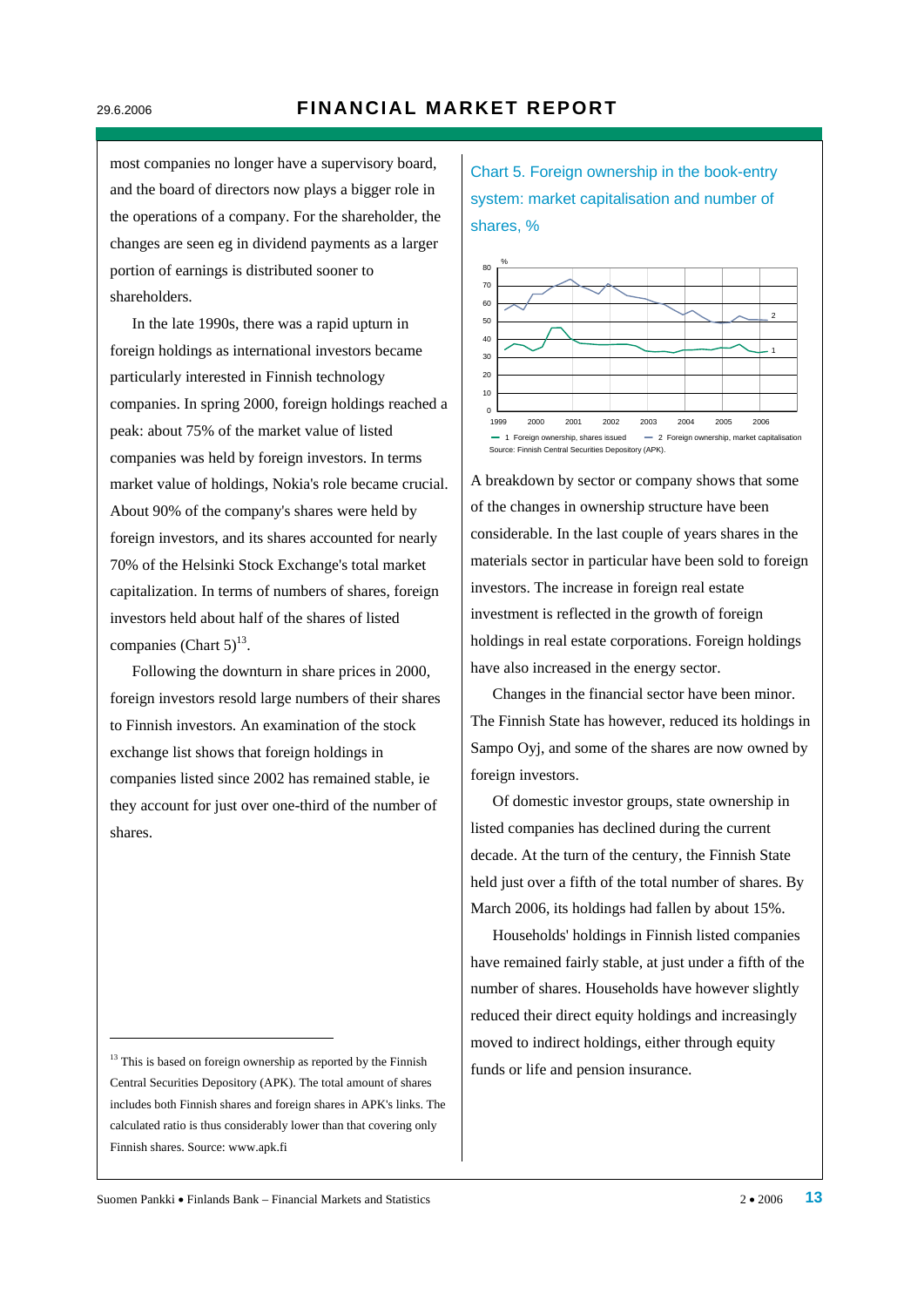## **4 Infrastructure**

## **4.1 Visa Electron purchases grew by 64% last year**

#### **Kati Salminen**

**Payment flows increased in 2005 in Finland and other European countries. Payment card usage continued to expand in Finland. EMV chip technology14 is increasingly incorporated in international cards.** 

Use of payment cards continues to expand in Finland, as revealed in the payment system statistics published by the Finnish Bankers' Association in April  $2006^{\text{15}}$ . Last year, the number of card payments was about 142 per inhabitant and about 68 per card. The cards that gained most in popularity were the domestic debit card and the online debit card Visa Electron, which is accepted both nationally and internationally. The number of debit card transactions increased by 12% on 2004 and Visa Electron transactions by a staggering 64%. In terms of value, the debit card is by far the most popular payment card; purchases by debit cards totalled EUR 17.8 billion in 2005. Payment cards also increased in number. Those distributed by banks numbered over EUR 5.3 million and, with credit and

<sup>15</sup> http://www.pankkiyhdistys.fi/sisalto\_eng/upload/pdf/statistics.pdf

charge cards issued by financing companies and nonfinancial corporations included, the number goes above 10 million (see Chart 6 for a breakdown by feature). Payment cards have also become international: more than half of those distributed by banks are accepted abroad for payments or cash withdrawals. Domestic debit cards will be phased out in 2008–2010 with the introduction of the Single Euro Payments Area (SEPA).

#### Chart 6. Number of payment cards in Finland by feature



Increasing numbers of international payment cards with an EMV chip appeared in 2005. EMV is a new payment card standard developed by credit card companies to prevent counterfeiting and to reduce the abuse of cards. In making a payment, the customer inserts the card into a chip card reader and then enters his or her PIN to authorise the transaction. A signature is no longer required. Migration to EMV technology requires investments by retailers because payment terminals and cash registers must be upgraded for chip

-

<sup>&</sup>lt;sup>14</sup> EMV is a payment card standard developed by the international credit card companies MasteCard and Visa.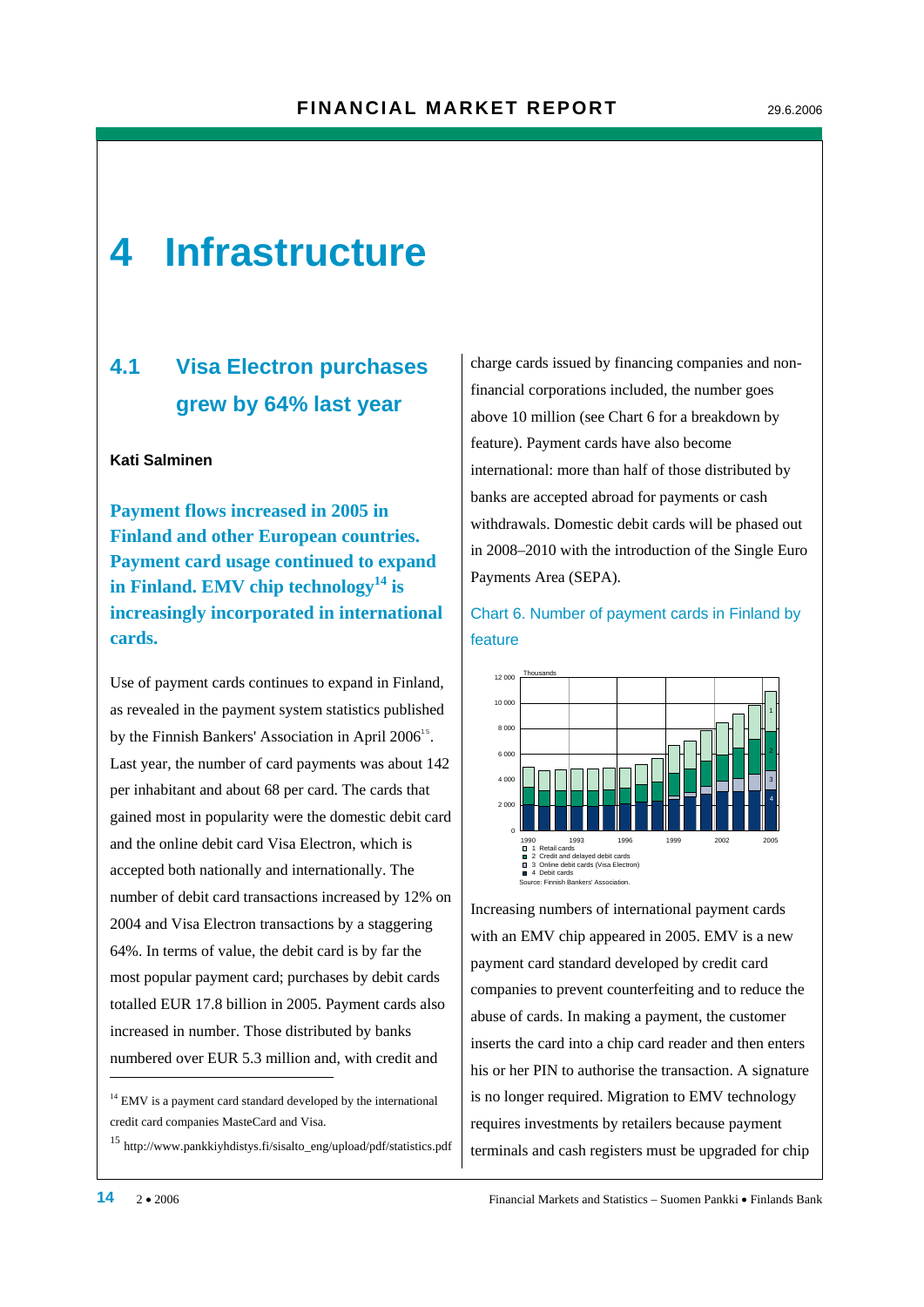card use. On 1 July 2006, new liability regulations concerning payment card abuses will take effect. Under the new regulations, retailers – instead of credit card companies – are liable for purchases made with a stolen or counterfeit card if the retailers' chip card capabilities are not up to date.

The number of customer payments transferred by banks in Finland reached nearly 1.2 billion transactions. Payment transfer is very efficient: 95% of the payments were transferred electronically from customer to bank. The number of online banking agreements in Finland totals over 3.5 million. The proportion of payments transferred via online banking solutions continues to grow. In 2005, the number of payments effected online grew by over 38% year-onyear.

By contrast, the number of credit transfers made by giro ATMs continued to decline: in 2005, the number of transactions was only 42 million, which is only about 6% of total credit transfers. The number of giro ATMs and cash withdrawal ATMs continued to decline. The number of cash withdrawals totalled about 209 million, and the average value of a withdrawal was some EUR 81.

The number and value of transactions transferred in the PMJ interbank system have increased steadily. The number of debit transactions, ie card payment settlements, has surged in recent years, whereas their total value still accounts for just over 6% of the total value of transactions transferred via the PMJ. The number of credit transactions (credit transfers etc.) has remained more or less unchanged, while their value has increased slightly. A total of some 2 million transactions are transferred daily in the PMJ system, with a total daily value of EUR 780 million.

The average daily volume of payments transferred in the Finnish POPS system for interbank online

express transfers and cheques remained broadly unchanged in 2005. The average daily number of transactions in the POPS system totalled 2,300 with a daily value of EUR 1.7 billion (average value of a transaction was about EUR 760,000).

Payment flows in the EU-wide payment system TARGET increased slightly in 2005. The daily number of payments transferred in TARGET was slightly under 300,000, and the daily average value was about EUR 1,900 billion. The number of customer payments and value of interbank payments, in particular, continued to increase. The volume of transactions transferred in BoF-RTGS, the Finnish TARGET component, increased slightly from the previous year. The majority of payments are incoming cross-border payments – in terms of both value and number. The number of payments in BoF-RTGS amounted to 472,000 in 2005, with a total value of nearly EUR 5,000 billion. The average value of an RTGS payment was EUR 10.6 million.

On the European level, payment flows increased particularly in the STEP2 system operated by the Euro Banking Association (EBA). Nearly a hundred banks from 23 countries (4 Finnish banks) have already joined the system. The daily volume of this system for transferring retail payments grew by over 50% in April 2004–April 2005.

Securities trading has picked up, which is reflected also in the increased number of share trades settled in APK's HEXClear system in 2005 compared to 2004. In the early 2006, settlement of share trades has again increased sharply from 2005: the volume and value of share trades settled grew by nearly 60% in January– April 2006, year-on-year. The daily number of trades settled was 36,000 and the daily value was EUR 2.7 billion.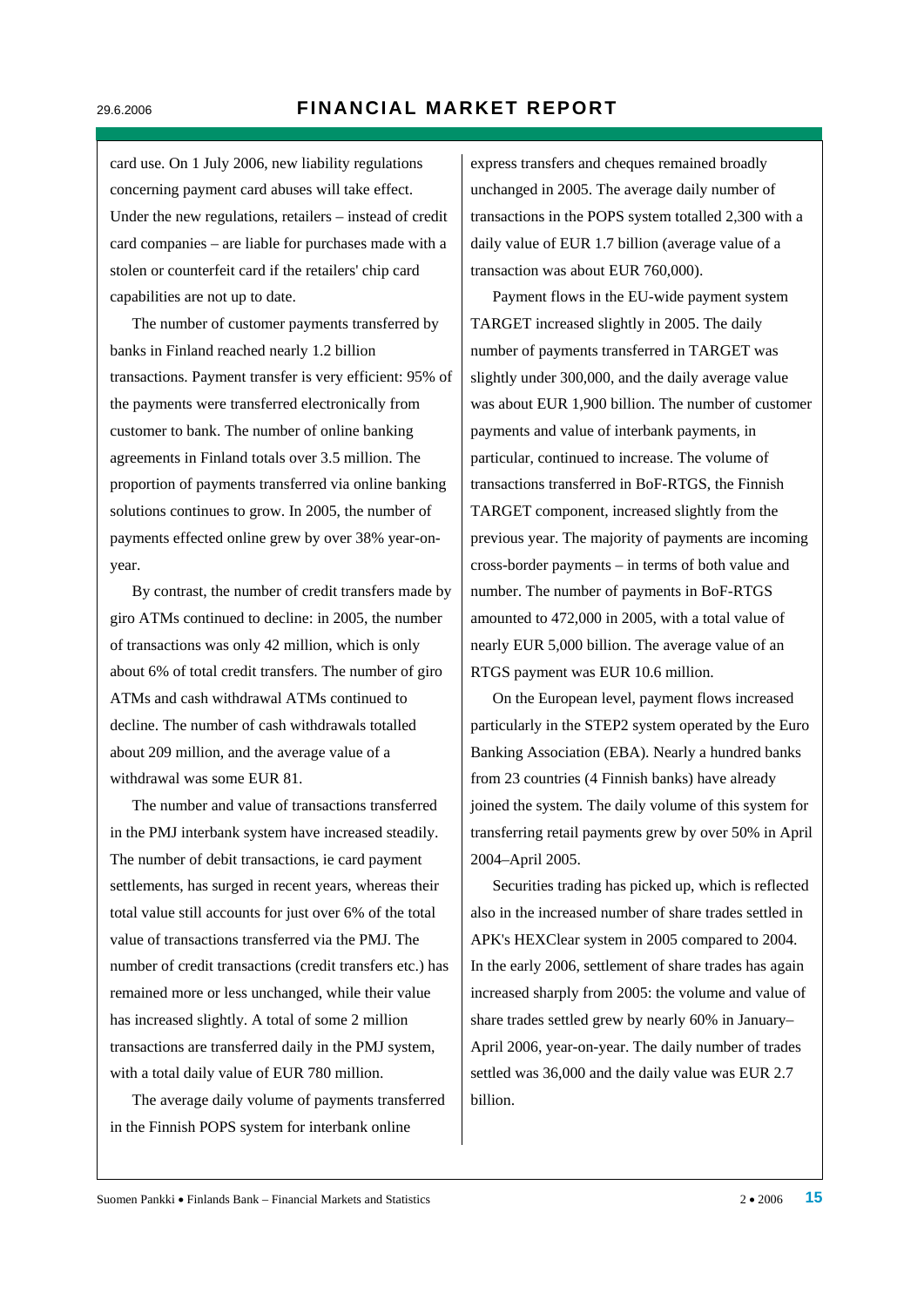The volume of settled money market instrument trades continued to decline slowly in 2005. By contrast, the number of trades settled has grown slightly in the early months of 2006, year-on-year. In January–April 2006, the average daily number of money market instrument trades was about 60, and the average daily value was EUR 0.6 billion.

## **4.2 Bidding war for stock exchanges heats up**

#### **Kirsi Ripatti**

**The search for economies of scale and increasing returns to scale is forcing stock exchanges to form larger alliances. The creation of NYSE Euronext is likely to pave the way for future European market infrastructure, towards a global operating environment.** 

The London Stock Exchange (LSE) has long been a focal point of stock exchange market integration. Bids for the LSE have been made by German (Deutsche Börse AG), central-European (Euronext), Australian (Macquarie Bank Ltd) and US (Nasdaq) stock exchanges. The technologically-oriented Nasdaq has been buying LSE shares from the market since LSE rejected its purchase offer, and it now owns 24.1% of LSE's share capital. $16$ 

Euronext N.V., which operates the Paris, Brussels, Amsterdam and Lisbon exchanges, rejected Deutsche Börse AG's bid $^{17}$ ; instead, on 2 June 2006, its

<sup>16</sup> According to UK legislation, the company cannot make a new offer before autumn.

<sup>17</sup> The merger was discussed at the Euronext Annual General Meeting on 23 May 2006.

management announced its support of the almost EUR 7.8 billion bid by the NYSE Group (NYSE), which operates the New York Stock Exchange. If concluded Euronext and NYSE would comprise the world's premier stock exchange alliance – a combined market capitalization of about EUR 15 billion. For Deutsche Börse AG, formation of this new transatlantic stock exchange would be a bitter pill to swallow, and it has not renounced the possibility of bidding again. Another sizable stock exchange alliance will take place in Australia in July–August 2006, when the Australian Stock Exchange (ASX) and the Sydney Futures Exchanges (SFE) are merged<sup>18</sup>.

In conjunction with the recovery of stock market activity, changes in the European and global operating environment and increased competition are having a growing impact also on the Nordic integration process. The Copenhagen Stock Exchange, which joined the OMX Group in February 2005, is expected to be followed by the other NOREX exchanges $19$  sooner or later. Nor can cooperation with central and eastern-European exchanges be ruled out. The London Stock Exchange, facing a rash of buyout offers from other exchanges, has from time to time been described in the media as a potential buyer of OMX.

Speculation about structural changes is also reflected in share prices. Along with a boost from the highly favourable economic situation, recent merger rumours have also had a pronounced impact on the performance of large European stock exchange operators (Chart 7).

.

<sup>19</sup> NOREX is an alliance of exchanges in Helsinki, Iceland, Copenhagen, Oslo, Riga, Tallinn, Stockholm, and Vilnius.

1

<sup>18</sup> Thomas Murray, 24 May 2006.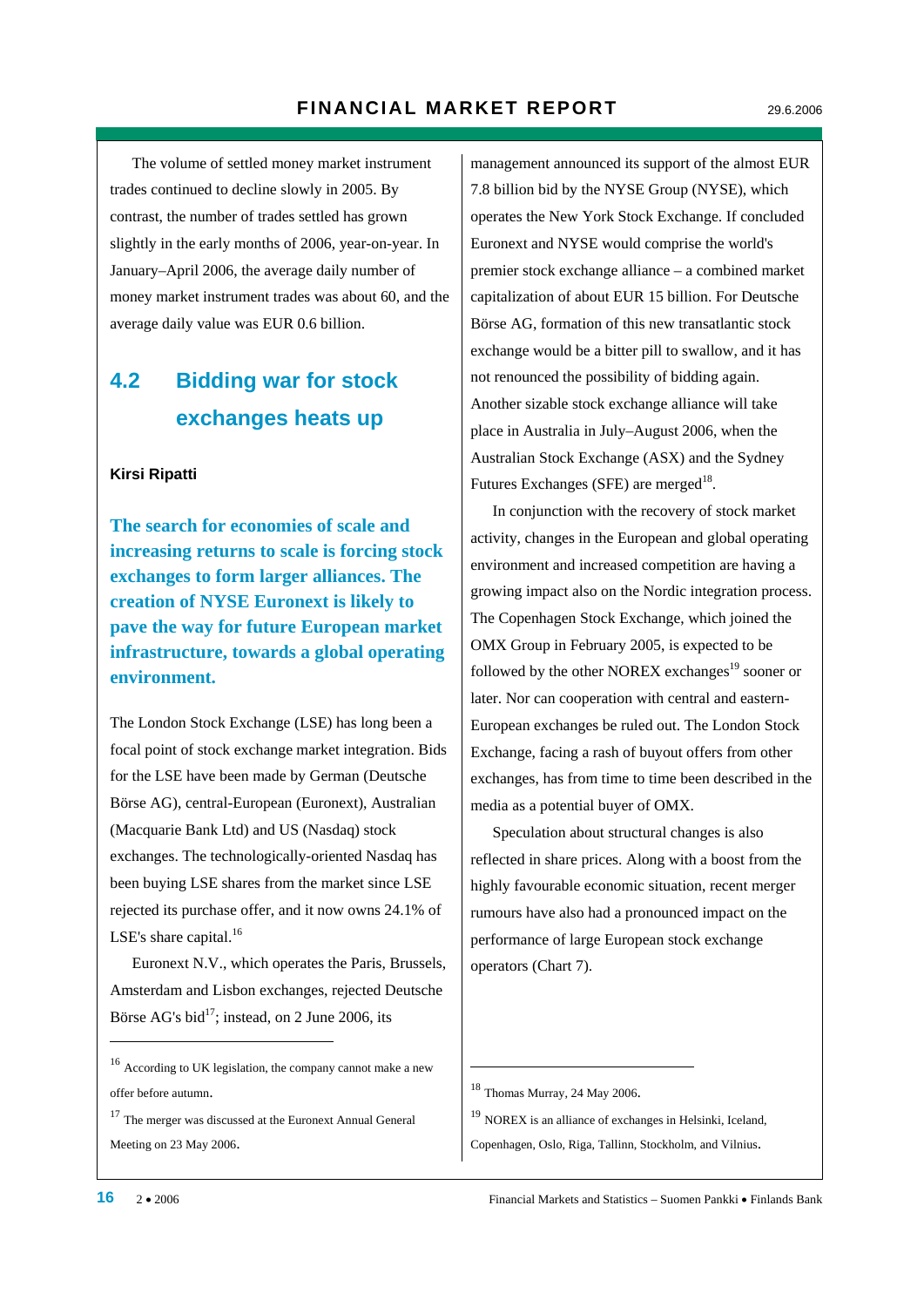

Listing activity has picked up as a result of improved market conditions, which is also reflected in exchanges' own interest in getting listed. In March 2006, the New York Stock Exchange, a 200-plus-yearold association, was listed on the New York Stock Exchange. The listing – and creation of the NYSE Group – was a result of the merger between NYSE and the electronic marketplace (ECN) Archipelago at the start of the year. NYSE's rival in America, Nasdaq, had listed earlier. Listing of the Tokyo Stock Exchange, however, seems to have been postponed due to ADP problems. In Europe, listing of Borsa Italiana, which operates the Milan stock exchange, is in the preparatory stage and is expected to take place in early summer<sup>20</sup>. The Spanish exchange, Bolsa y Mercados Españoles, is also rumoured to be eager to list.

With increasing pressure for global consolidation, the European Commission has examined competition in securities trading and post-trading. It published its analysis of the current situation, for comments, on 24 May 2006.<sup>21</sup>

-

## **4.3 ECB and European Commission agree that SEPA must be forwardlooking**

#### **Timo Iivarinen**

**The ECB and the European Commission issued a joint statement on the Single Euro Payments Area (SEPA). Market-driven development of infrastructure is the way to go.** 

The statement presents the authorities' common vision for SEPA. Despite the euro's functioning as the single currency, the single euro payments area is still not a fact of life. Payment services are still based on national systems. According to the common vision, the single euro payments area will be realised only when consumers, businesses and other parties are able to make payments throughout the euro area from their own account as easily, efficiently and safely as domestic payments are currently effected.

The goal will be achieved by creating open and uniform standards that overcome current technical and commercial barriers. SEPA will improve efficiency of payments and increase competition in the field. Thus it is of importance to the EU economy as a whole.

To achieve these goals, payments-related products must utilise modern technology. Thus, in addition to the ongoing planning of core services, new opportunities provided by technological advances should be exploited as efficiently as possible. The development of new services should be an ongoing process that takes account of the rapid pace of technological advance. E-invoicing, for example, could make the payment process even more efficient.

 $20$  La Tribune, 6 April 2006.

 $21$  Competition in EU securities trading and post-trading, Issues Paper. Consultation ends on 3 June 2006.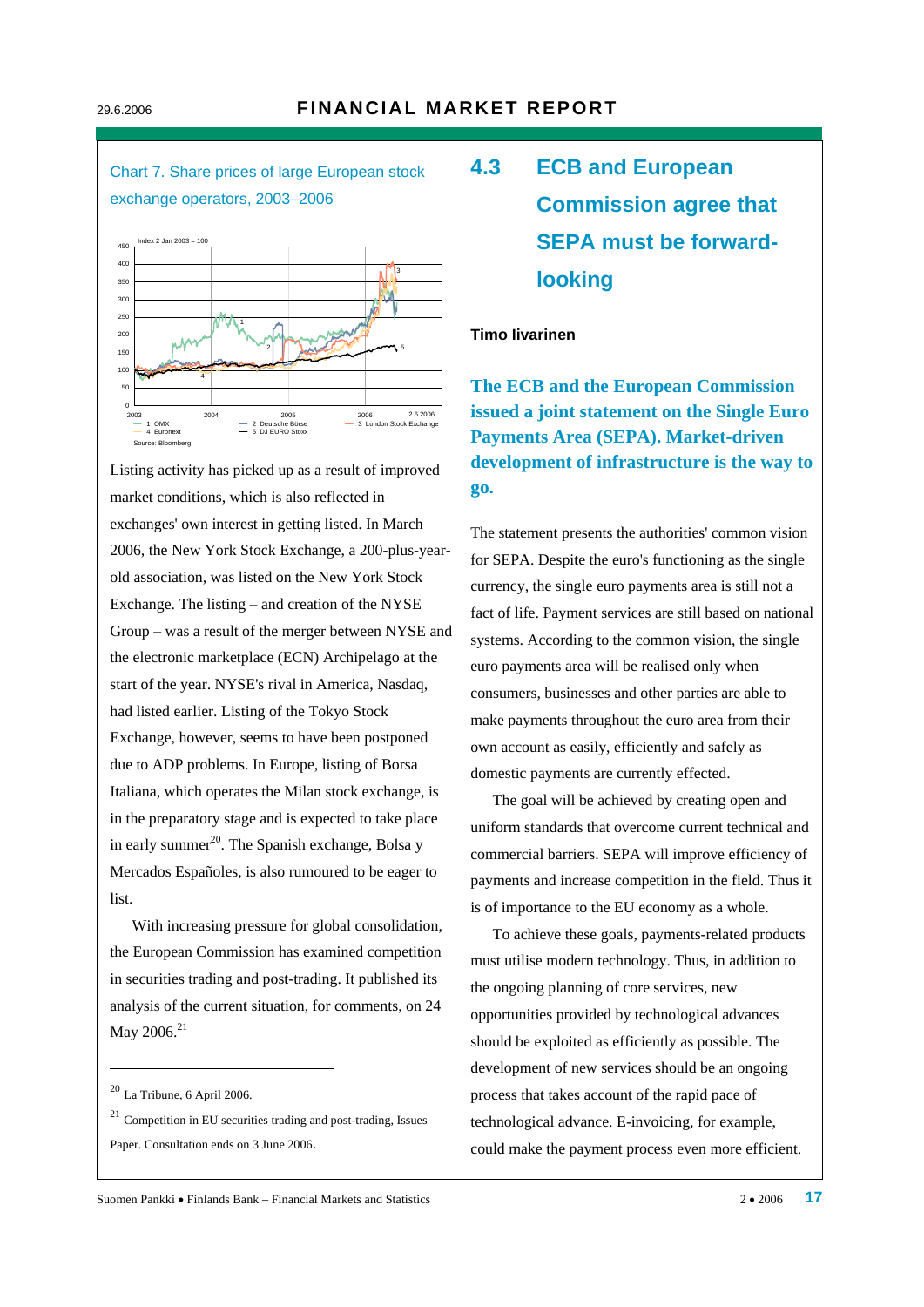New services cannot be created without standardisation. In order to make standards as useful as possible, users of payment services must also be involved in formulating the standards.

The Commission and ECB affirm their support for the work of the European Payments Council (EPC), a joint body of banks, in developing SEPA. The credit transfer and direct debit defined by EPC and the issuing of payment cards that are acceptable throughout the entire SEPA provide a solid foundation for future work. New services must be as good as existing services – or even better – in order to generate the maximum demand for SEPA products.

The statement of the European Commission and ECB underlines their full support for self-regulation of the industry. However, the European Commission reserves the right to introduce or propose necessary legislation to achieve a satisfactory outcome.

## **4.4 Report by the European Commission: market for card payments still too domestically oriented**

#### **Kari Kemppainen**

**Payment card markets are still nationally segmented and cross-border competition is virtually nonexistent. The European Commission estimates that increased competition could save the EU economy between EUR 50 and 100 billion per year. The Commission is thus ready to take regulatory actions, if necessary.** 

These findings are included in a report<sup>22</sup> issued by the European Commission on 12 April 2006. The report examines the market structure and degree of competition in card payments. According to the report, payment card markets are still too national in nature, and cross-border competition is nonexistent. For example, in many countries monopolistic features are evident in the credit card business, which guarantees excessive profits for market participants, in the absence of competition.

In the press conference on the publication of the report Neelie Kroes, European Commissioner for Competition Policy, expressed her deep concern about the development of card payments in the EU. According to the Commissioner, the current situation is extremely challenging in terms of achieving a true Single Euro Payments Area (SEPA). The

#### $^{22}$ See

1

http://ec.europa.eu/comm/competition/antitrust/others/sector\_inquiri es/financial\_services/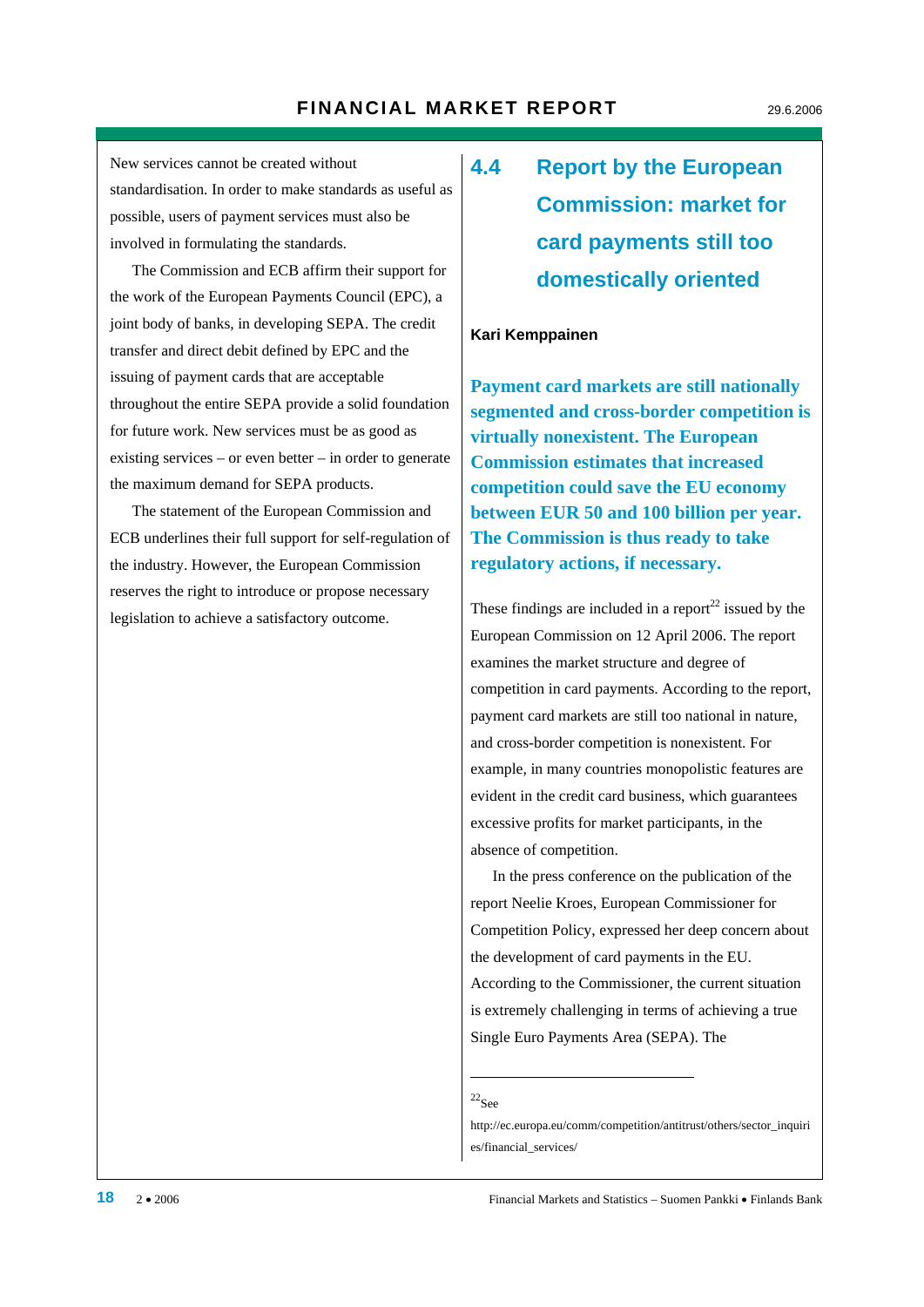Commissioner emphasised that there is a clear need for a Europe-wide payment scheme able to compete with MasterCard and Visa.

The Commission's report shows that breaking the monopolies in national card schemes and increasing cross-border competition would save the EU economy between EUR 50 and 100 billion per year. The large potential savings are explained by the extensive use of payment cards in the EU: 23 billion card payments are made annually, at a total value of EUR 1,350 billion.

The report lists several obvious barriers to increasing competition in the payment card business. Structural barriers include vertical integration, which is typical of the industry, as well as networks formed by payment service providers, which make entry impossible – or at least very expensive – for competitors. Moreover, lack of competition gives providers of payment card services considerable powers in respect of merchant fees and interchange fees, and the merchants have to adjust to the situation. Technical barriers to competition include diverging

technical standards, which hinder providers of payment card services from operating on a pan-European scale.

In addition to the above-mentioned barriers, established practices regarding card payment services also restrict competition. These types of behavioural barriers include criteria for entering payment schemes, high entry fees, and other system governance-related arrangements. The Commission presents regulatory action as a possible solution for these competition policy problems.

Before taking regulatory action the Commission will continue discussions with operators in the payment card industry. To this end, the report raises 25 questions, which will form a basis for the discussions with market participants. Overall, the Commission considers this type of thorough investigation to be one means of promoting competition in the European financial markets, and first and foremost, of motivating payment services providers to strive even harder to create a single European payments area.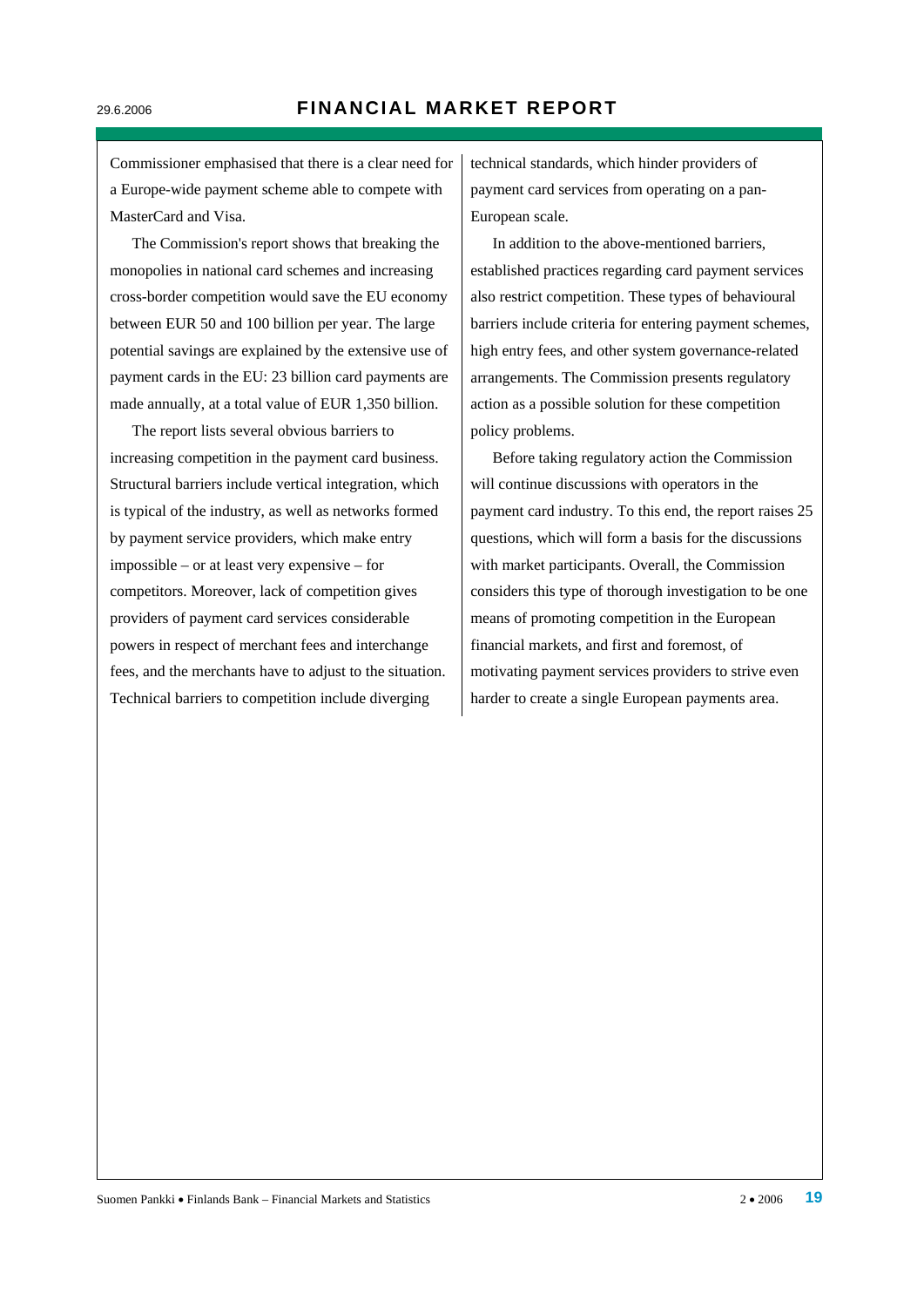# **5 Key corporate arrangements and events in the financial sector**

|                | <b>Event and description</b>                                                                                                                                                                                                                                                                                                                            |
|----------------|---------------------------------------------------------------------------------------------------------------------------------------------------------------------------------------------------------------------------------------------------------------------------------------------------------------------------------------------------------|
| <b>Date</b>    |                                                                                                                                                                                                                                                                                                                                                         |
| September 2005 | OKO Bank acquires a majority stake (58.5%) in Pohjola Group plc. OKO Bank will<br>retain ownership of Pohjola Non-Life Insurance Company Ltd, and Pohjola Life<br>Insurance Company Ltd and Pohjola Fund Management Company Limited will be sold to<br>the OP Bank Group Central Cooperative.<br>Old Mutual of South Africa makes an offer for Skandia. |
| October 2005   | ABN Amro NV acquires 39.4% stake in the Italian bank Banca Antonveneta SpA, from<br>Banca Popolare Italiana SpA and its partners.                                                                                                                                                                                                                       |
|                | Merger of Mtsubishi-Tokyo Financial Group and UFJ Holdings enters into force 1<br>October 2005. Merger of Bank of Tokyo-Mitsubishi and UFJ Bank to enter into force in<br>January 2006.                                                                                                                                                                 |
|                | FöreningsSparbanken (Swedbank) sells 3 million shares of Aktia Sparbank, for<br>approximately EUR 21 million. Its ownership in Aktia Sparbank thus decreased from<br>9.5% to $1.1\%$ .                                                                                                                                                                  |
|                | OMX announces it will launch a Danish marketplace for small companies.                                                                                                                                                                                                                                                                                  |
|                | Alfred Berg Finland Oyj Abp merges with its parent company Alfred Berg Fondkomission<br>AB. At the same time, the company - owned by ABN Amro - becomes a European<br>Company (Societas Europaea, SE). The new name of the company is Alfred Berg SE.                                                                                                   |
|                | Elcoteg Network Corporation becomes a European Company. The new name of the<br>company is Elcoteq SE.                                                                                                                                                                                                                                                   |
|                | Danske Bank sells its finance company HandelsFinance A/S to the French company<br>LaSer/Cofinoga.                                                                                                                                                                                                                                                       |
| November 2005  | Sampo Life Insurance Company Limited obtains a license to operate in Norway. Sampo<br>Life will establish a branch in Norway, the products of which will be distributed by<br>Sampo's another subsidiary, If P&C.                                                                                                                                       |
|                |                                                                                                                                                                                                                                                                                                                                                         |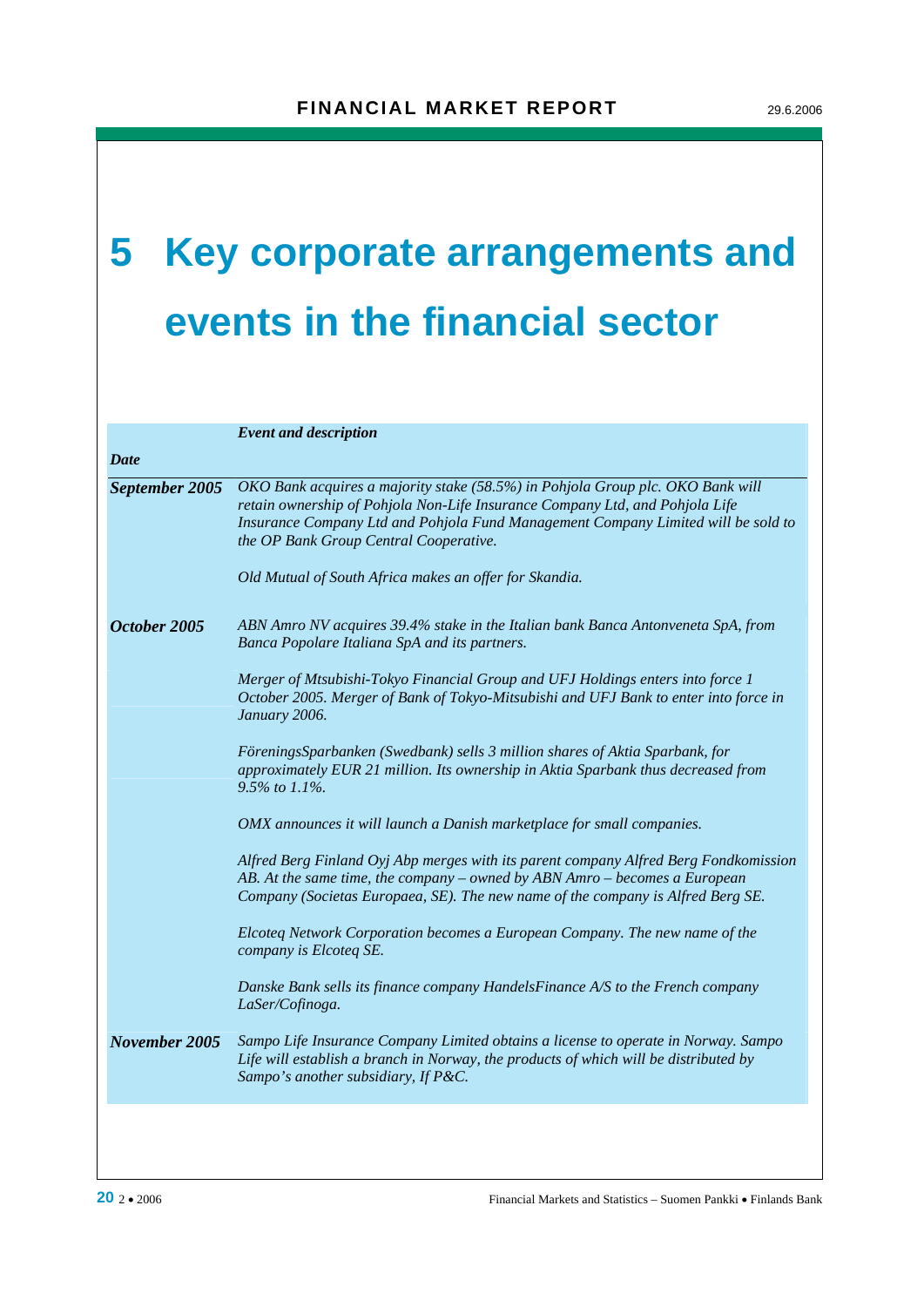### 29.6.2006 **FINANCIAL MARKET REPORT**

|                      | <b>Event and description</b>                                                                                                                                                                                                                                                        |
|----------------------|-------------------------------------------------------------------------------------------------------------------------------------------------------------------------------------------------------------------------------------------------------------------------------------|
| <b>Date</b>          |                                                                                                                                                                                                                                                                                     |
|                      | Commerzbank announces it will acquire 66.2% stake in Eurohypo AG, from Allianz<br>(28.5%) and Deutsche Bank (37.7%). Commerzbank currently has a 31.8% stake in<br>Eurohypo.                                                                                                        |
|                      | Swiss Re, the world's second largest re-insurer, announces it will acquire GE Insurance<br>Solutions, a reinsurance company owned by General Electric Company (GE).                                                                                                                 |
|                      | Swedbank opens a branch in Helsinki. Swedbank Helsinki will provide corporate banking<br>services.                                                                                                                                                                                  |
|                      | SEB Finans AB purchases ABB Credit Oy, a leasing company, from ABB Oy.                                                                                                                                                                                                              |
|                      | The Icelandic Stock Exchange announces it will not continue merger negotiations with<br>OMX.                                                                                                                                                                                        |
|                      | Japanese Parliament approves privatisation of post office system.                                                                                                                                                                                                                   |
|                      | Sampo Group transfers its investment services companies to Sampo Bank.                                                                                                                                                                                                              |
|                      | S&P upgrades Sampo Bank's ratings as follows: short-term rating from A2 to A1 and<br>long-term from A- to A.                                                                                                                                                                        |
|                      | S&P upgrades Nordea's ratings as follows: short-term rating from A1 to $AI$ + and long-<br>term from $A+$ to $AA-$ .                                                                                                                                                                |
| December 2005        | Members of New York Stock Exchange approve merger of New York Stock Exchange with<br>Archipelago. SEC approved the merger in February 2006 and the new NYSE Group Inc.<br>started operations in March 2006.                                                                         |
|                      | Pohjola Group plc sells Pohjola Fund Management Company Limited to OP Bank Group<br>Central Cooperative.                                                                                                                                                                            |
| <b>January 2006</b>  | Austrian bank Raiffeisen International announces it will acquire the Russian bank JSC<br>Impexbank.                                                                                                                                                                                 |
|                      | Insurance operations of life insurance corporation Kansa's receiver to wind down by end-<br>2006.                                                                                                                                                                                   |
|                      | Pohjola Group plc sells Pohjola Asset Management Limited to OKO Bank and Pohjola<br>Life Insurance Company to OP Bank Group Central Cooperative.                                                                                                                                    |
| <b>February 2006</b> | SOK Corporation's S-Bank Ltd granted a credit institution licence. Operations to start in<br>2007.                                                                                                                                                                                  |
|                      | Savings Banks' Group and its member banks announce they have cancelled cooperation<br>agreement with Pohjola Group plc and Suomi Mutual Life Assurance Company. Sp-Fund<br>Management Company Ltd also terminated its funds' asset management agreements with<br>Pohjola Group plc. |
|                      | Aktia Life Assurance Ltd merges with Veritas Life Insurance Company.                                                                                                                                                                                                                |
|                      |                                                                                                                                                                                                                                                                                     |